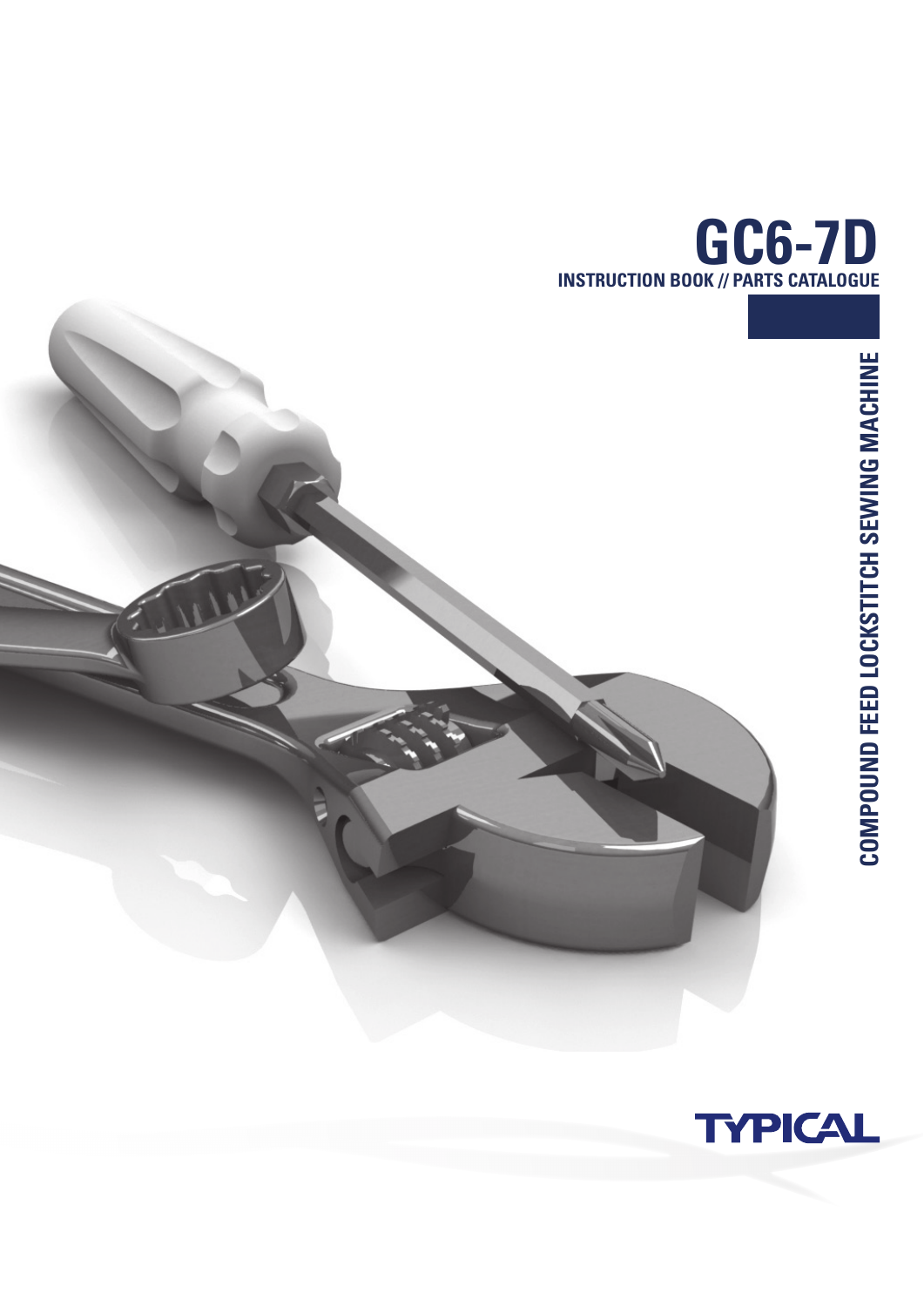# 1. Main technical specifications 2. Preparation

Application: medium and heavy-duty Max sewing speed :3000 spm Max stitch length: 0~8mm Presser foot lift: hand 6.5mm, knee controlled≥13mm Needle: Model DPX17#18~#22 Hook: big rotating hook Lubrication:auto lubrication Motor power 370W (clutch motor).

(1)Cleaning machine

Clean off the grease and dusts on the Surface of machine with gasoline and soft cloth.

(2)Inspection

Before use a thorugh inspection should be done upon the machine.Turn balance wheel slowly to see if there is any obstruction,collision and uneven resistance between pars. If there is , adjustment should be done before operation.

#### 3.Installing the motor(Fig.1)

Align machine balance wheel belt groove (A) with motor pulley belt groove (B) by moving the  $motor(C)$  leftward of rightward. Be sure the belt is not touch with table.



#### 4.Connecting the clutch lever to the pedal (Fig.2)

a. The optimum tilt angle of pedal with floor is approx 15 degree.

lever  $(C)$  and draw bar  $(B)$  run in line as Fig. 6, the b. Adjust the clutch of the motor so that clutch. machine would have stabel motion and long using.

c. The machine balance wheel should rotate counter clockwise for normal seweng when view from opposite side of the balance wheel. The motor rotates in the same direction. The rotation can be reversed by reversing (turm over 180 deg.) the plug of the motor.

d. Adjust the tension of V-belt F by moving the motor vertically. The proper tension if V-belt is a slack of  $10 \sim 12$ mm when the belt is depressed (at the belt pan) by finger.

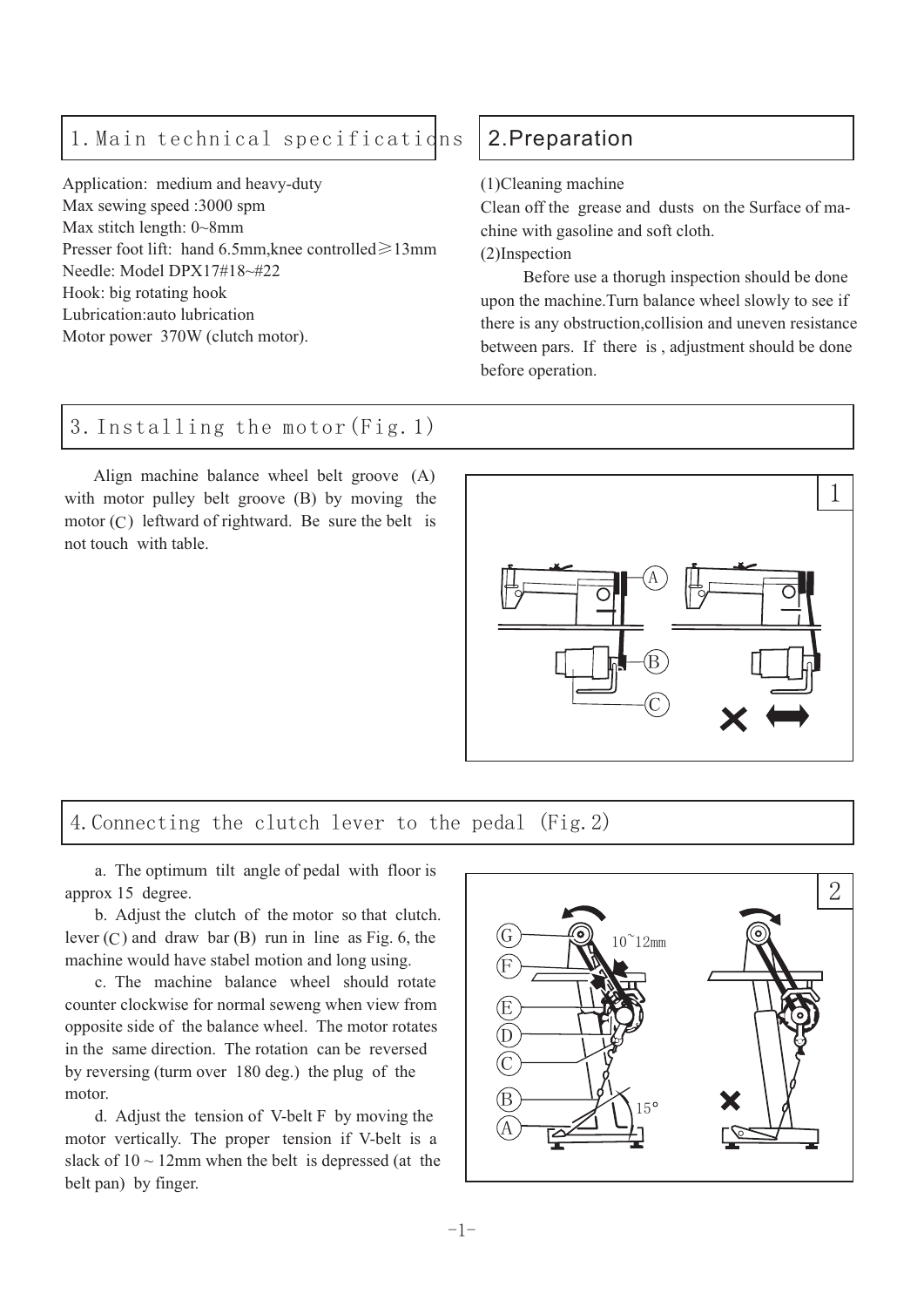# 5.Installing belt guard(Fig.3)

The belt guard should be installed for safety.



# 6.Installing the bobbin winder (Fig.4)

Align pulley (B) of the bobbin winder with the outside of the belt, and there should be a proper clearance between them, so that pulley (B) can be contacted with the belt when stop latch thumb lever (A) is depressed, thereby the belt drives pulley (B) while the machine running, the bobbin winder should be parallel with belt slit (E) of the table, then fasten with two wood screw (D).



# 7.Lubrication(Fig.5)

#### a.Oil amount

Oil amount must be oiled according to the mark of drip pan. Mark (A) is the highest situation, Mark (B) is the lowest situation, Note that oil amount couldn't be lower than mark (B), otherwise all parts of machine will apper heat and dead point for not gaining oil.

b.Oiling

In lubruation, HA-8 sewing mcahien oil or HJ-7 machine oil must be used. Before running, the machine must be oiled at the mark(A).

#### c.Changing

Turn off the screw plugs $(C)$ , clean up the dirty oil and the dust of drip pan, then fasten the screw plugs (C), add fresh oil

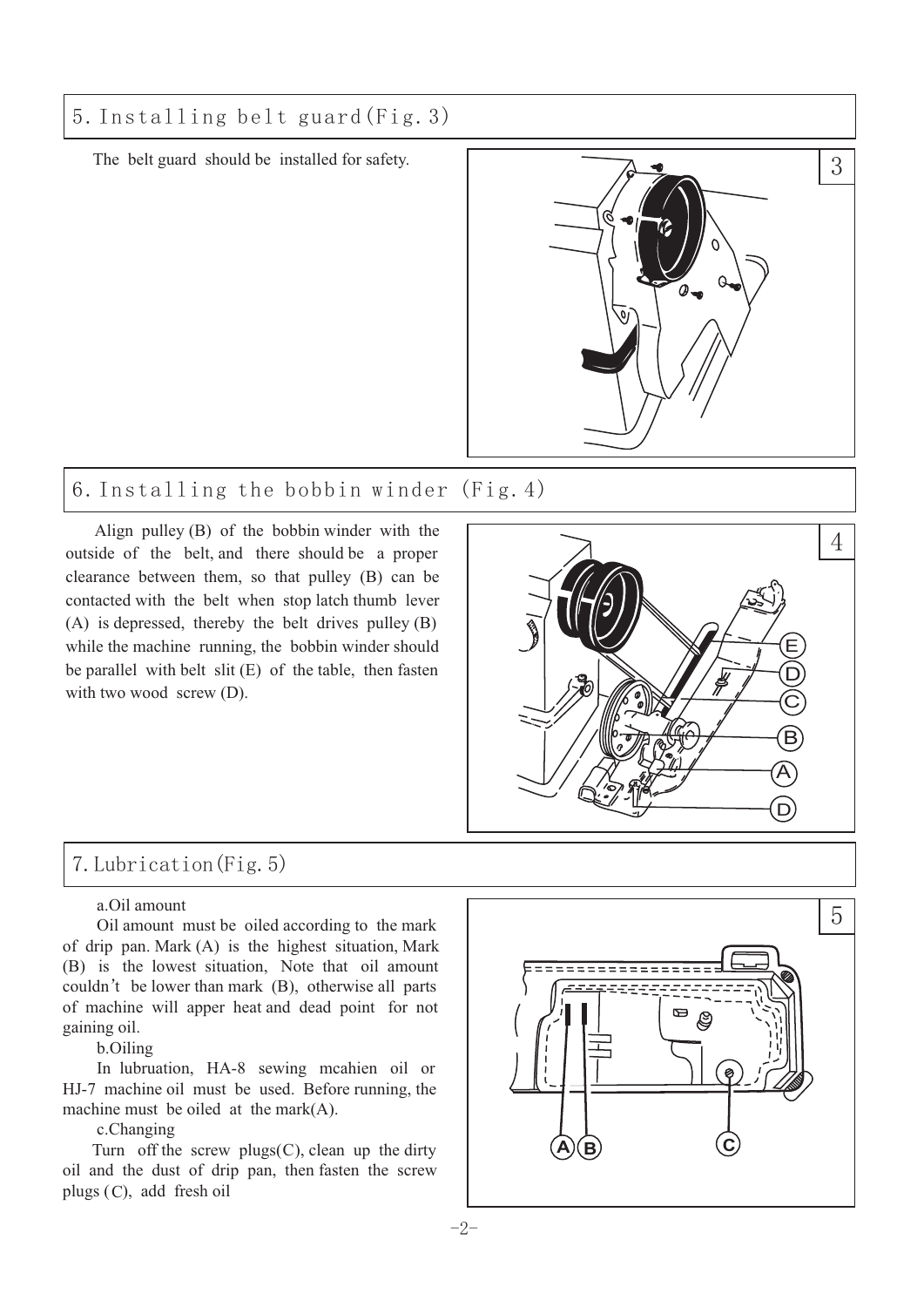# 8.Trial run (Fig.6)

The machine is designed specially with plunger automtic lubricating system, so it can run with normal speed. In ordervto increasing the using time of machine, when the machine left outvof operation for a quite long time is used again. Turn off the rubber plug top of the machine head, oil it thoroughly, then lift the presser foot and run at a low speed with 1500 spm, observe the spurt through oil flow window, as the lubrication si well, keep the running test at the low speed about 20 mintues, increase the speed gradually, after month' s running, according to the conditions which operate, then increase up to proper sewing speed.

 $\odot$ 

 $\circ$ 

 $\overline{\circ}$ 

 $\circ$ 

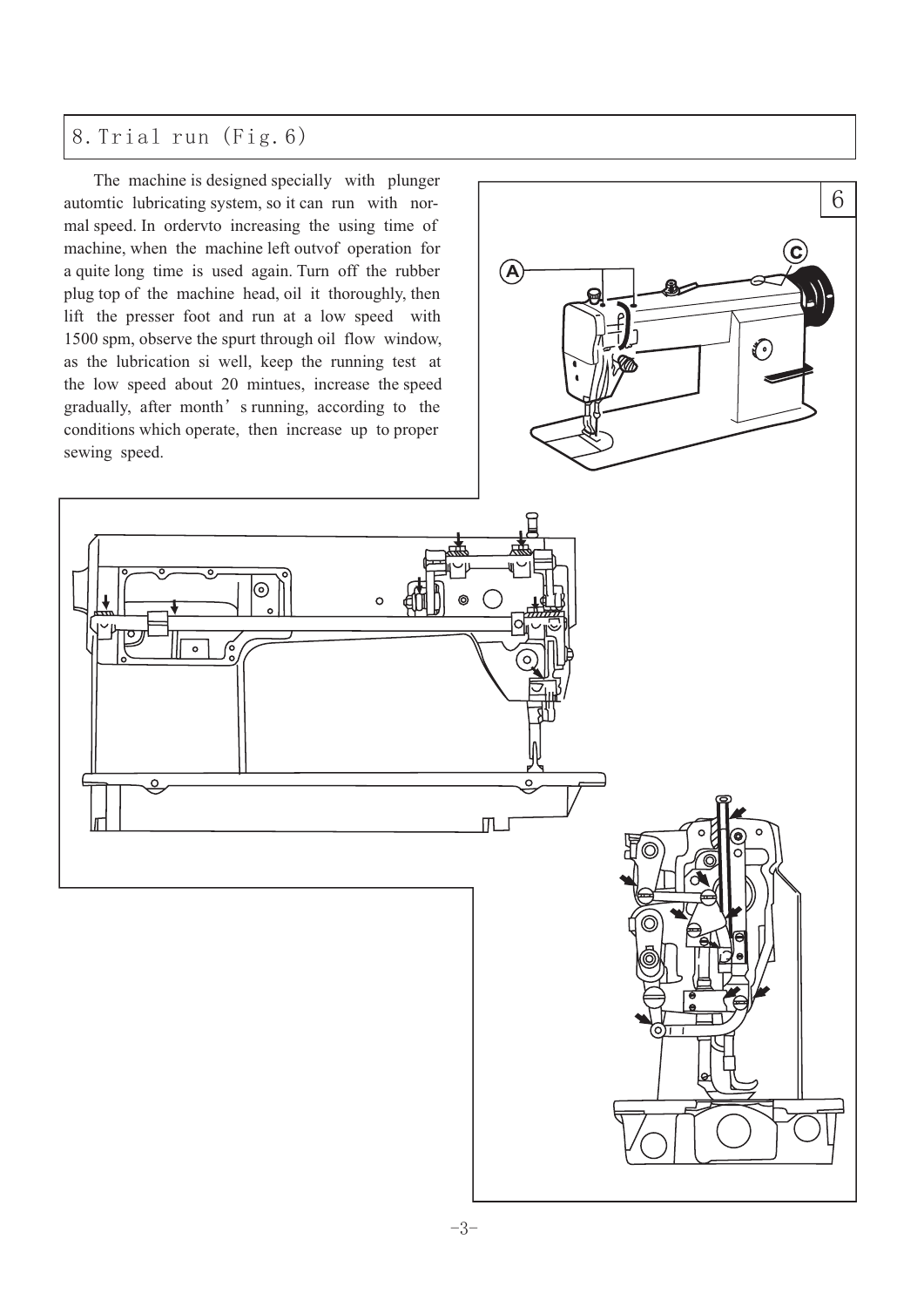# 9.Rotating hook okl amount adjustment (Fig.7)

The hook oil amount can be adjusted by screw (A). Turn it clockwise  $(*+")$  to increase amount: counter-clockwise ("-") to decrease. The oil amount is adjusted in the range of five turns of screw (A): Tightning for more; Loosening for less.



# 10.Oil pump suply adjustment (Fig.8)

Generally no adjustment is for oil pump. When the machine is running at a low speed, observe the oil screen. If no oil splashing, close the clearance.

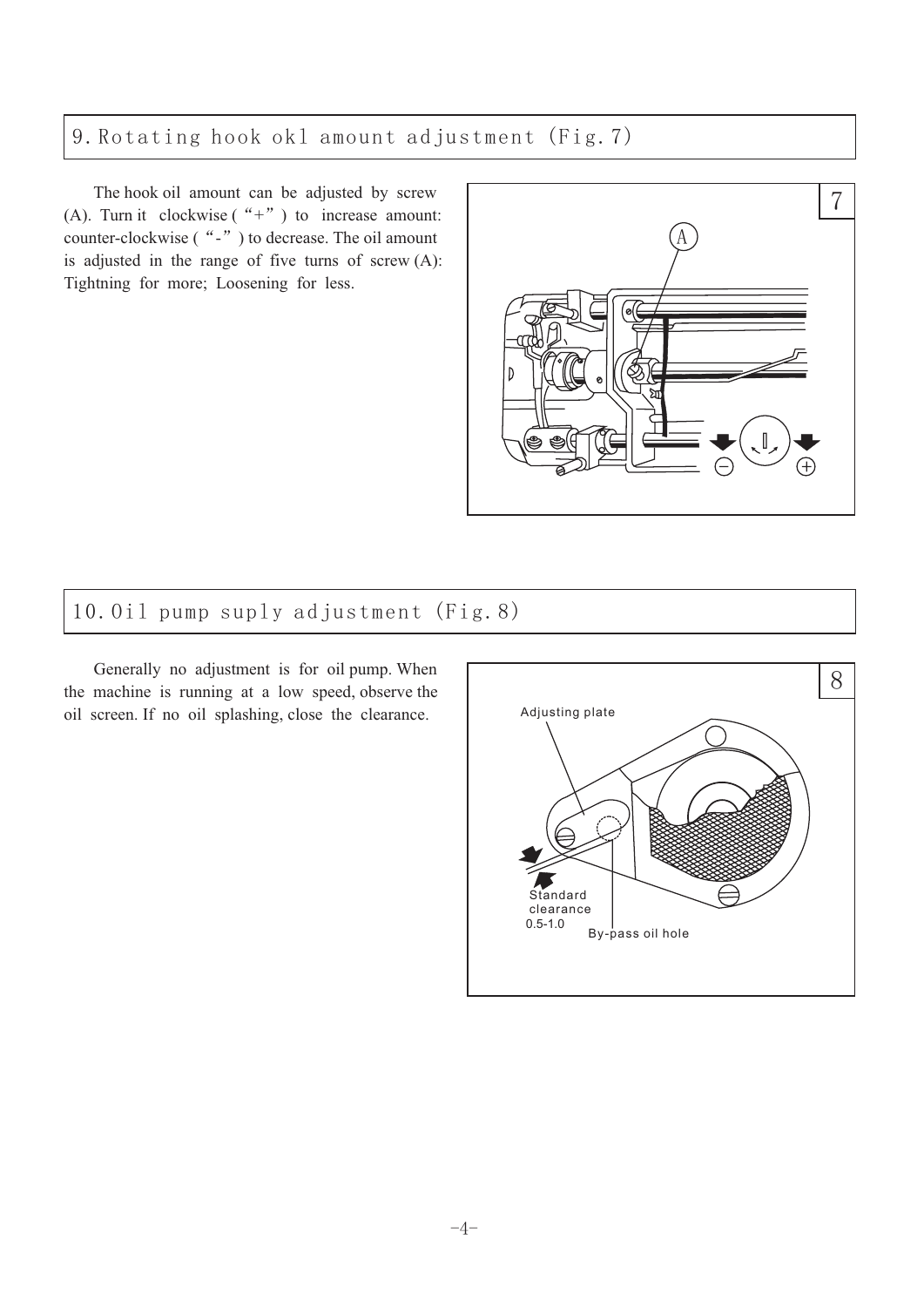#### 11.Installing the needle (Fig.9)

Turn the balance wheel to lift the needle bar to its highest point, loosen needle set screw 1, making the needle groove turn to the left side of an operator, fully insert the needle shank up to the bottom of needle socket, then tighten needle set screw 1.

Note: Fig.12 (b) insufficient insertion

Fig.12 (c) Wrong direction of groove



#### 12. Coordination among the needle' the thread and the material (Jig.10)

The needle thread is left-twisted, the bobbin thread is left or rigth-twisted. Holding the thread, twist it with right hand in the direction of arrow shown in Fig.10, if it is tight, it is left-twisted, contrarily, it is right-twisted.

The Needle is DP X 17 or 135 X 5Nm  $110 \sim 180$ the needle number must be fitted for the materials. Sewing too heavy the weight of materials. The needle would be breaking and skipping stitch and thread breaking for its too thin, if the needle is too thick, it would damage the clothes for its large needle hole. Therefore, the selection of needle and thread must be fitted for the materials.



#### 13.Threading the needle thread (Fig.11)

When threading the needle thread, raise the needle bar to its highest position, lead the thread from the spool and pass it in the order instructed (Fig.11)

(1) Lead the thread from the spool, pass down through the right side of thread guide plate  $(1)$ , to left pass up thru the middle hole of thread guide plate  $(1)$ , to left pass thru between two small tension disc and pass down the left hole of thread guide plate  $\mathbb{D}$ .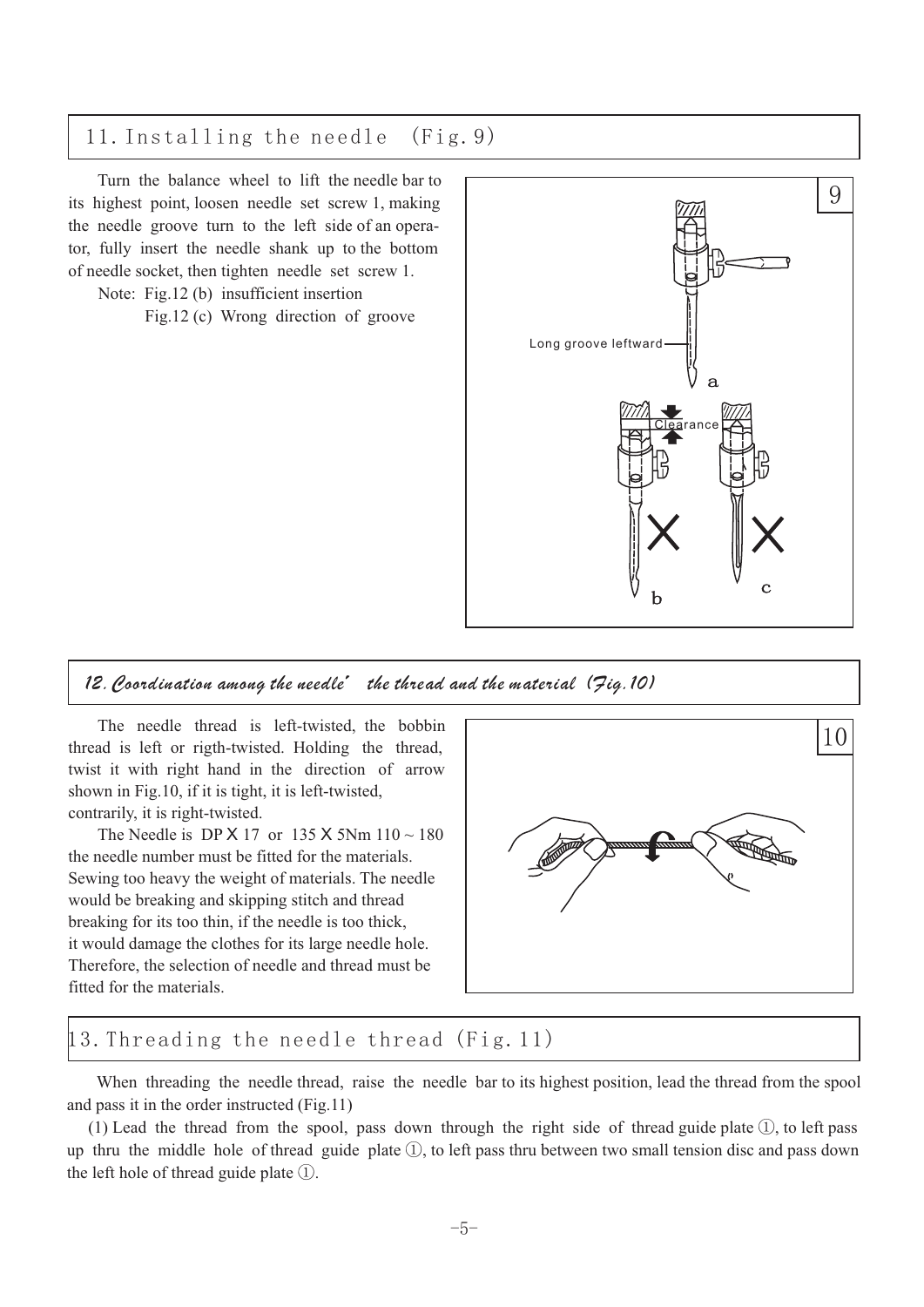(2) To left pass down thru the right hole, to left up thru the middle hole and to left down thru the left hole of thread retainer 2.

 $(3)$  Pass down thru between two tension disc  $(3)$ .

(4) To left and up pass thru the hook of thread take-up spring  $(4)$ . Turn to left pass thru underneath slack thread regulator 5, then up pass thru thread guide  $\circled{6}$  and up to left pass thru the hole of thread take-up lever  $\circled{?}$ .

(5) Turn down to left pass thru thread guide  $\circledS$ , pass down thru thread guard **⑨** of the needle bar bushing (lower) and needle bar thread guide (10), then pass the thread from the left thru the eye of  $needle \oplus$ , afterwards, draw out the thread from the needle eye approx 100mm.

When drawing the bobbin thread, hold the tip of the needle thread by hand, turn the balance wheel to lower the needle bar and then to lift it to its highest position. Pull the needle thread and then the bobbin thread is drawn up. Put the tips of the needle and bobbin thread toward front under the presser foot.

#### 14.Winding adjustment (Fig.12)

The wound bobbin thread should be neat and tight . If not, adjust the thread tension by turning tension stud thumb nut of the bobbin winder tension bracket  $(A)$ . If the wound bobbin is not neat, tension bracket (C). can be moved to be adjusted. When adjusting, loosen screw (B) first, then move the bracket leftward or rightward if the thread is wound to one side as shown in Fig.15 (b), move the tension bracket rigtward, while if the thread is wound to one side as shown in Fig.15  $(C)$ . move the tension bracket leftward until the thread is wound neatly as shown in Fig.15(a), tighten screw (B).

Note: Nylon or polyester thread should be wound with light tension. Otherwise bobbin (D) might be broken or deformed.

Don' t overfill the bobbin, because it make its thread loosening down from the bobbin. The optimum capacity of thread will fill about 80% of bobbin outside diameter, and this can be adjusted by stop latch screw (E).



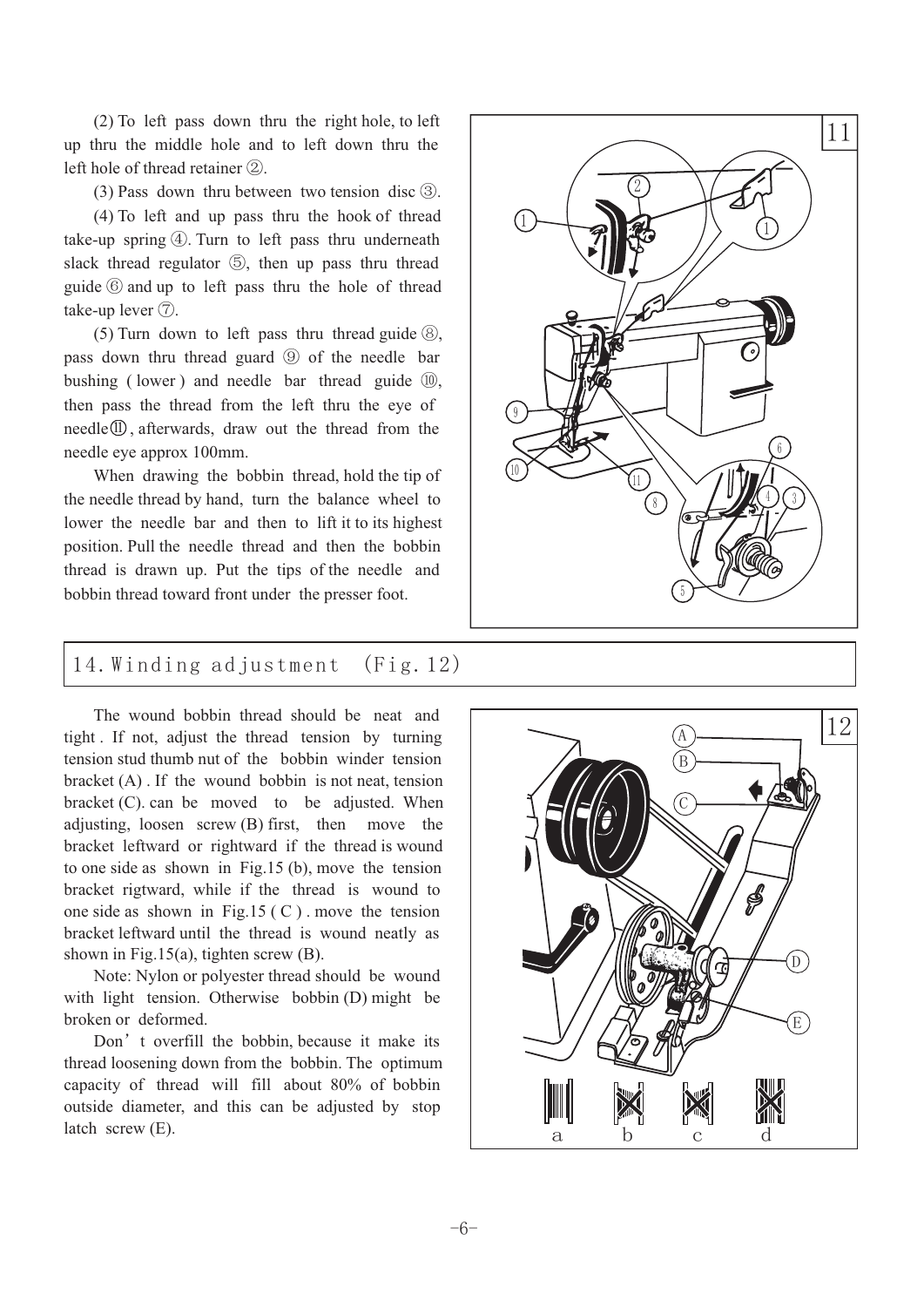15.Setting the stitch length and controlling the reverse sewing (Fig

Stitch length can be set by turning stitch length regulating dial (A). The stitch length is longer when turning stitch length regulation dial (A) counter clockwise. And the stitch length is shorter when turning dial (A) clockwise. The figures on the stitch length regulation dial plane (B) indicate the stitch length.

Reverse sewing can be obtained when feed reverse lever (C) is depressed and forward sewing can be restored automatically when feed reverse lever ( C) is released.

# 13 A B  $\mathcal{C}$

# 16.Thread take-up oiling(Fig.14)

Thread take-up area adopts woolen thread oiling. After long timi of use, function lost, so replace with a new one.

Open the face plate, remvoe the pressure screw, lock nut and presser bar.

Remove Hinge (A) and lever (B).

Draw out Oil Wick (C).

Loosen the wick fix screw on thearm top , and take out Set Plate (D).

Replate with a new one.

Installing is a reverse sequence.



#### 17.Adjusting the pressure of presser foot (Fig.15)

Pressure on presser foot is to be adjusted in accordance with materials to be sewn. Loosen lock nut (A) . If heavy materials to be sewn, turn pressure regulating thumb screw clockwise as shown Fig.20 (a) to increase the pressure. While light materials to be sewn, turn the pressure regulating thumb screw counter clockwise as shown in Fig.20 (b) to decrease the pressure on presser foot, then tighten lock nut (A).

The sewing materials must be feed normaly with proper pressure of presser foot and the pressure should be decreased as possibly.

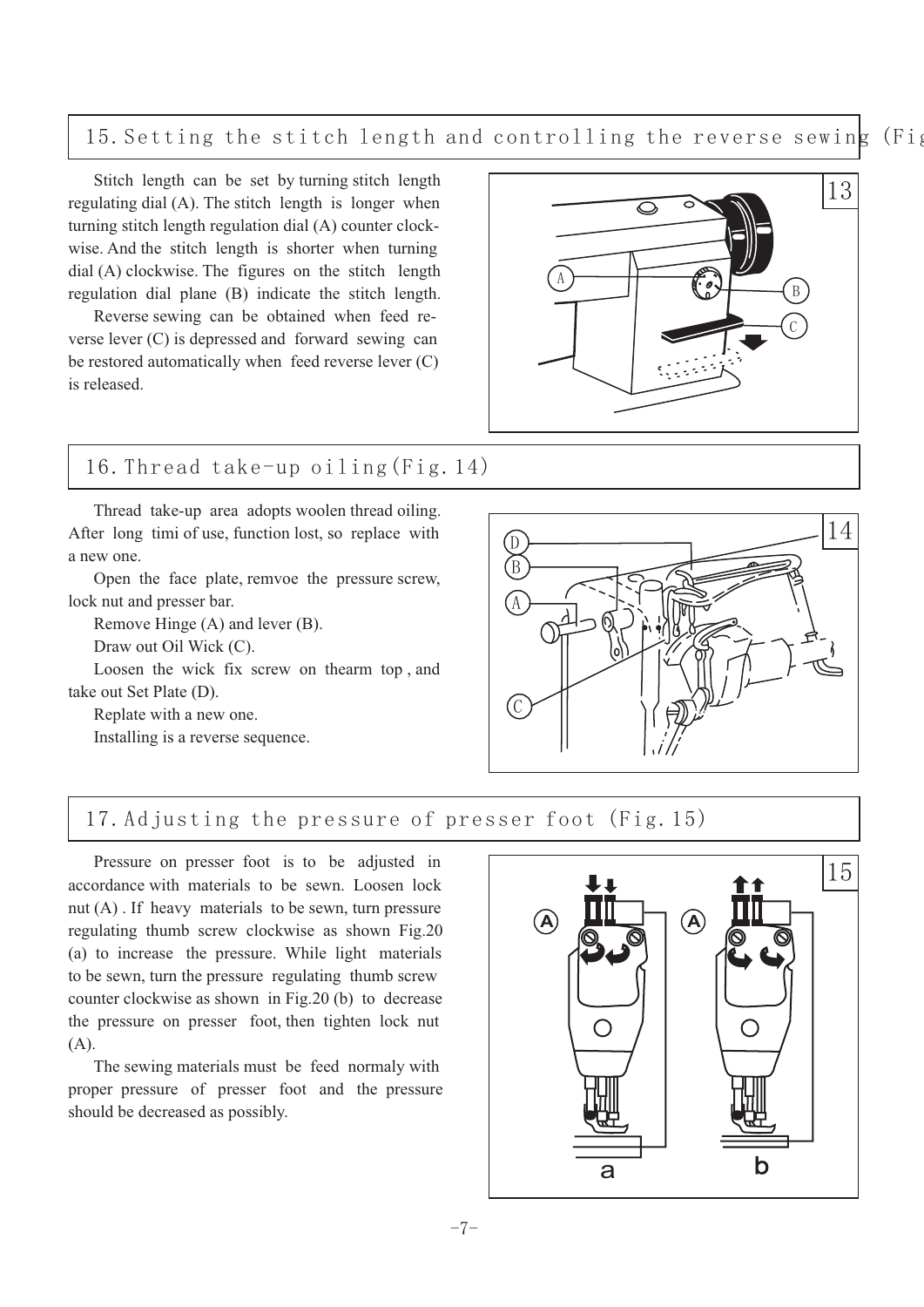#### 18.Adjusting the thread tension (Fig.16、17)

In general, the thread tension is to be adjusted in accordance with materials thread and others.

In practice, the thread tension is adjusted according to the stitches resulted and has the normal stitches.

The needle thread tension should be adjusted with referance to the bobbin thread tension. when adjusting the bobbin thread tension, turn bobbin case tension spring screw (A) ( Fig.16 ) clockwise for more tension or turn the screw counter clockwise for less tension.

It is a common practice to check the bobbin thread tension. In case of polyester thread 14 tex (42s), hold the end of the thread and vibrate the bobbin case up and down. If the bobbin case falls down slowly (Fig.17), the proper tension is obtained. The needle thread tension can be adjusted by changing tension of the thread take-up spring, tension of tension disc, and the position of thread guide, all these adjustments will be described as follows.



#### 19.Adjusting the thread take-up spring (Fig.18、19)

The normal sewing range of the thread take-up sprina is 5~8 mm. For sewing light weight materials (short stitch), weaken the spring tension and widen the sewing range of spring, while for sewing heavy weight materials, strengthen the spring tension and shorten the sewing range of spring.

1) Adjusting the thread take-up spring tension(Fig.18)

Loosen tension stud set screw (A), turn tension stud (B) clockwise to make the spring get more tension, or turn the tension stud counter clockwise to make the spring get less tension . After adjustment, Be sure to tight tension stud set screw (A).

The method of adjustment:

Loosen set screw (A) first, then to turn tension stud (B) counter clockwise to reduce the tension of thread take-up spring (C) to zero, and to turn tension stud (B) clockwise until spring (C) just comes into contact with the stopper on the thread take -up spring regulator, then to further turn tension stud (B) clockwise by turn. After adjustment, tighten tension stud set screw (A).

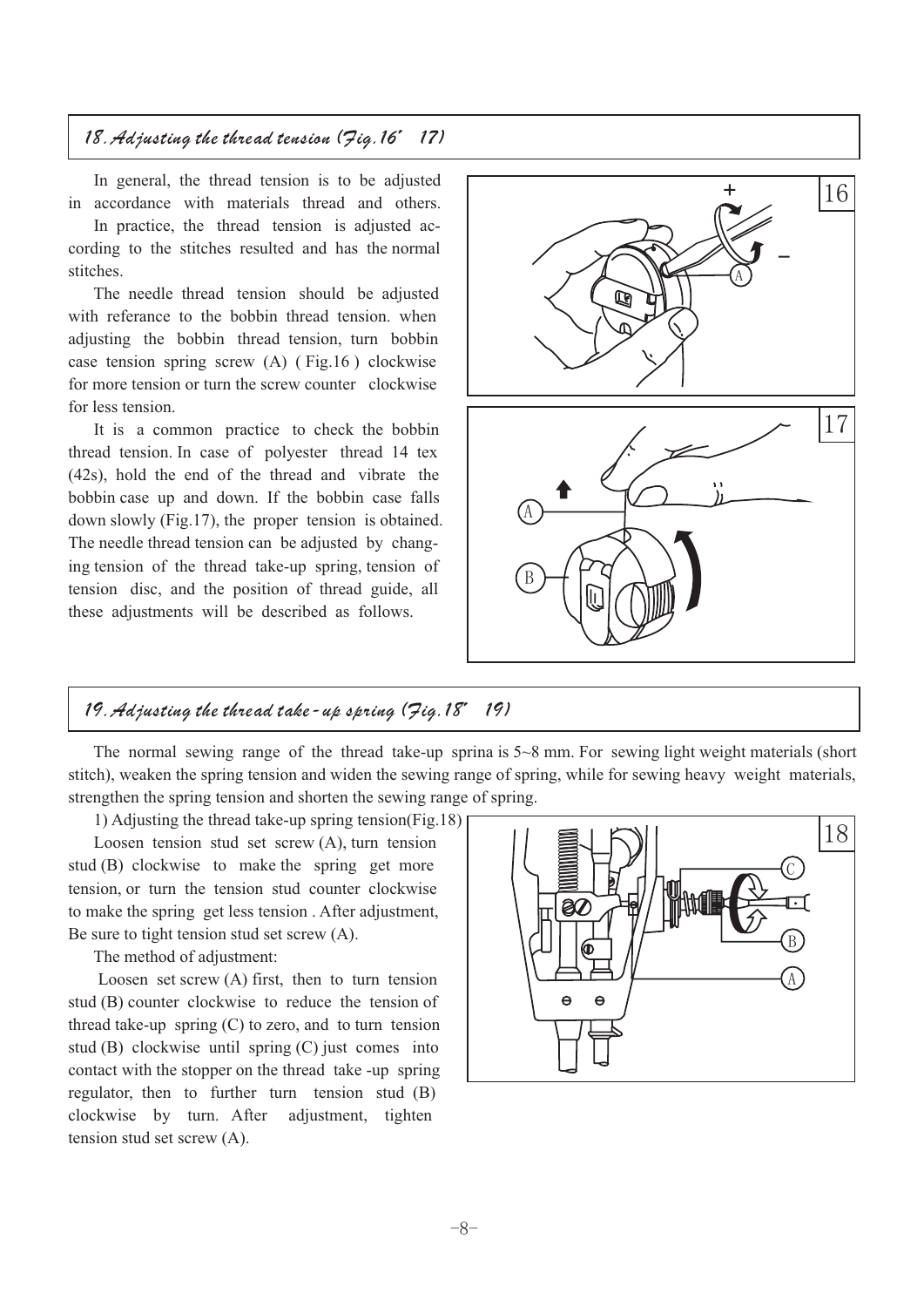2) Adjusting the sewing range of t hread take-up spring (Fig.19)

Loosen set screw (B), turn tension complete (C) clockwise to increase the sewing range or turn tension complete (C) counter clockwise to decrease the sewing range.

Before delivery, the thread take-up spring is properly adjusted, Readjustment is needed only in the case of sewing special materials or with special thread.



#### 20.Adjusting the thread of needle thread & bobbin thread (Fig.20、21、22)

The position of the thread guide affects sewing quality, so it must be adjusted according to the materials to be sewn.

|                          | Leftward | Center | Rightward |
|--------------------------|----------|--------|-----------|
| Thread guide<br>position |          |        |           |
| Material                 | Heavy    | Medium | Light     |

Fig.20 shows the various type of stitch forms. Normal stitch form should be as shoun in Fig. 20(a). When adnormal stitches occur with pucke ring or thread breakage, the tension of needle thread and bobbin thread must be adjusted accoringly.

(a) The needle thread tension is too strong or the bobbin thread tension is too weak, turn the tension regulating thumb nut counter clockwise to make the needle thread get less tension or tighten the bobbin case tension regulating screw with small plastic screw driver to make the bobbin thread get more tension (Fig.21).

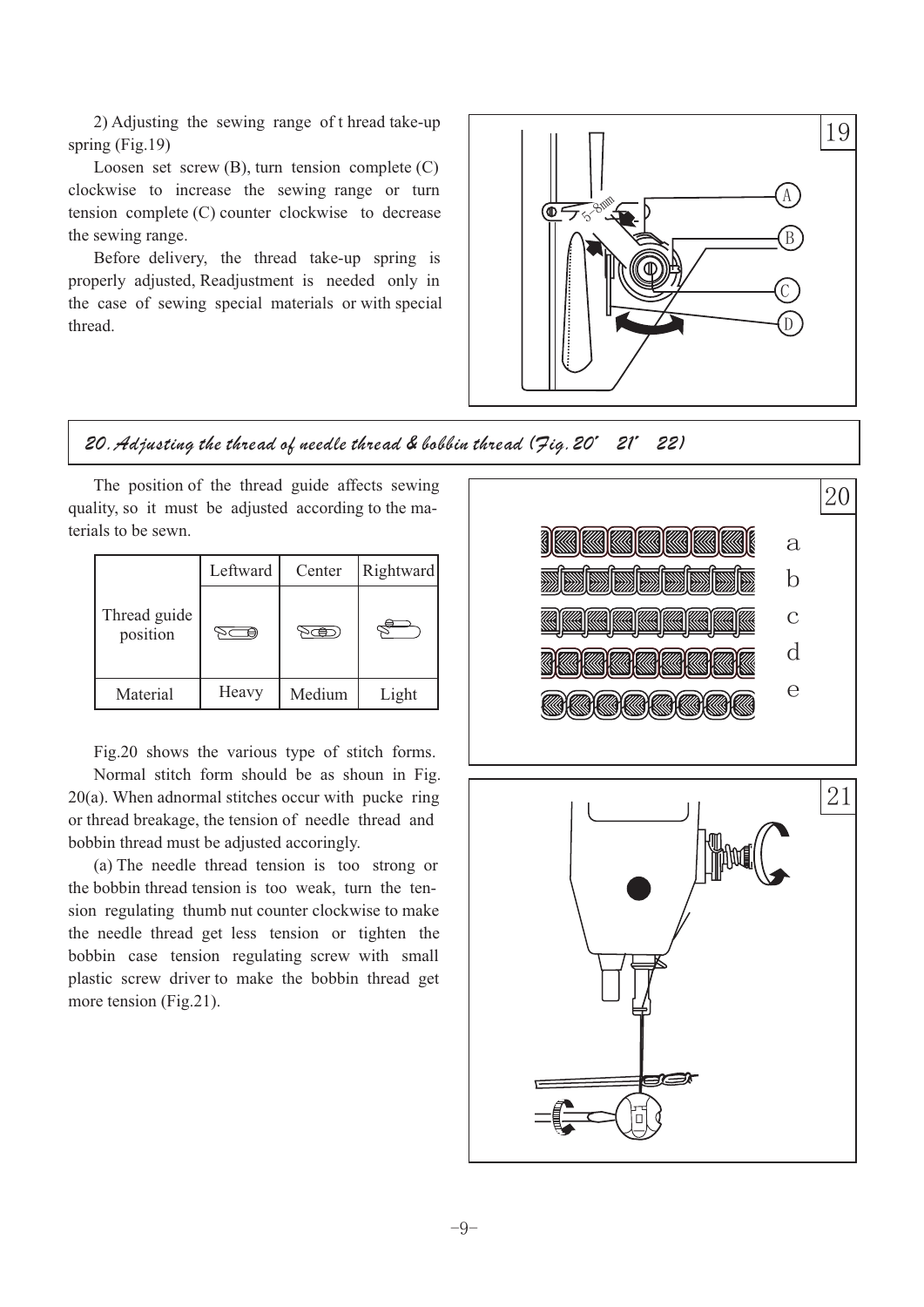(b) The needle thread tension is too weak or the bobbin threal is too strong, turn the tension regulating thumb nut clockwise to make the needle thread get more tension or turn the bobbin case tension regulating screw counter clockwise with small plastic screw driver to make the bobbin thread get less tension (Fig.22)

(c) Other abnormal stitches as shown in Fig.20 (d) .(e), adjustment can be made which reference to the above methods.



21. Timing between the needle and the rotating hook (Fig. 23, 24, 25, 2

1.Adjusting the position of needle bar

Turn the balance wheel to locate the needle bar (C) at its lowest position, remove the rubber plug in the face plate  $(A)$ , then loosen the needle bar  $(C)$ connecting stud clamping screw (B) and move the needle bar (C) vertically to locate the timing position (The timing position of the needle bar is : when the needle bar at its lowest position, the center of needle eye (D) coincide with inside surface (E) of bobbin case bolder as shown in Fig.24). Tighten clamping screw (B), plug the rubber plug.

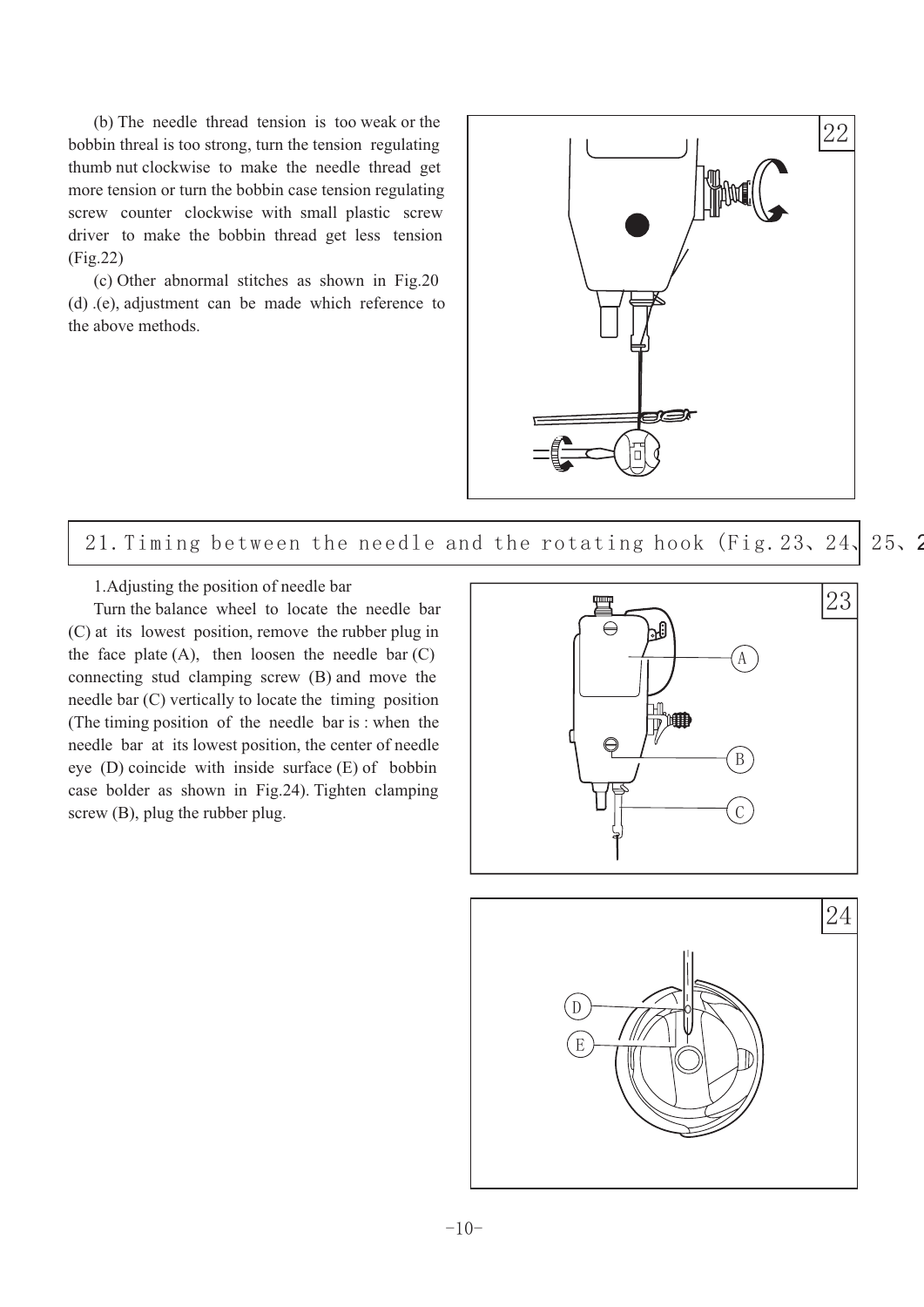2 Adjusting rotating hook point timing with needle.

The motive relation between rotating hook and needle affects the sewing quality. Standard timing relation is : turn the balance wheel to locate needle bar to its lowest position, and lift back 2.5mm the rotating hook point (D) should be coincides with needle center line (C), and hook point (D) is 1.2mm above the upper edge (E) of needle eye.

When adjusting the rotating hook point timing also to note the clearance between notch bottom of needle (D) and hook point (C) of approx 0.05min must be maintained. (Fig.26)



22.Removing and installing the rotating hook (Fig.27)

Lift the needle bar to its highest position, remove the throat plate, take down the needle and the bobbin case. Loosen rotaing hook bobbin case holder plsition bracket screw (C) and take down position bracket (A), then loosen three set screws (D) of rotating hook, At this point, it took out the rotating hook, it would be obstructed by feed bar. So that turn the balance wheel first to raise the feed bar to its highest position, then take down the rotating hook slowly while to turn it to step aside of the feed bar, Installing the rotating hook can be done in reverse sequence.

The projecting flange of the position bracket (A) should be engaged in the notch (B) of the bobbin case holder, and maintain a clearance of 0.5~0.7mm between projecting flange top and the bottom of notch while installing.

#### 23.Installing feed dog (Fig.28、29)

When feed amount is at the max the front end of feed dog A is near the front of throat plate slot, the gauge between the two is 1.5mm this is the standard position of feed dog.



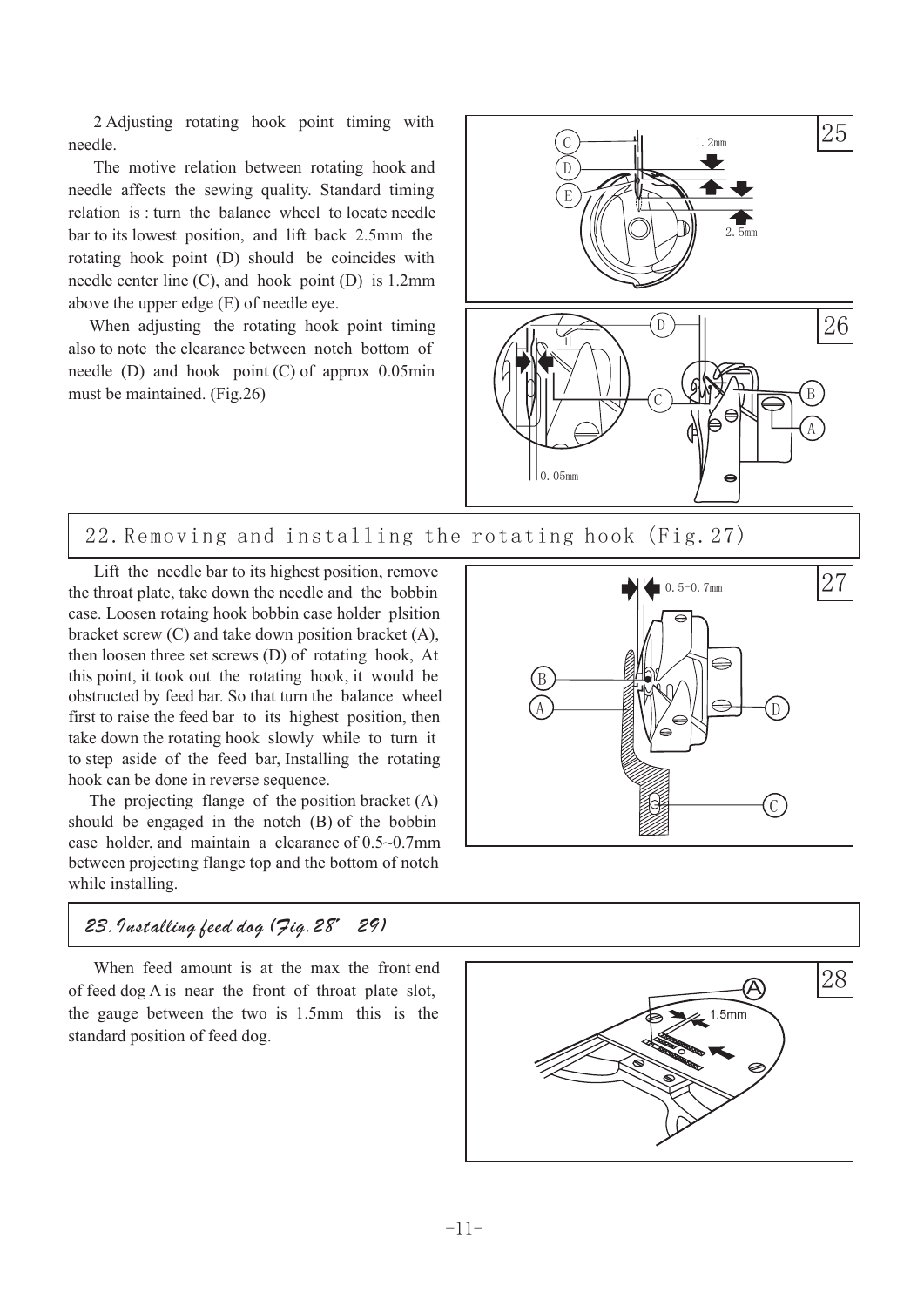To adjust the position of feed dog, move feed dog to the front end of throat plate. Loosen Screw A (See Fig.29b), move feed dog support B in the direction shown by arrow to adjust After adjustment tighten Screw A.



# 24.Feed dog horizontal Adjustment (Fig.30)

Feed dog is 0.8~1.2mm above the surface of throat plate horizontally.

When sewing condition requires tilting, adjust like this:

loosen Screw A

Press against the slot of eccentric shaft with a screwdriver to turn eccentric shaft left and right.

Tighten Screw A.

The front of feed dog is higher, which can prevent perckering and no skipping.

The front of it is lower, which can prevent material sliding and no breakage of bobbin thread.



# 25.Stitch length error adjustment (Fig.31)

Loosen Screw (A) and (B), take out the link pin, and loosen Screw (C) to adjust Cam (D) with a screwdriver through the crank hole.

Turn right: forward stitch length shorten reverse stitch length enlarged;

Turn left: forward stitch length enlarged reverse stitch length shorten.

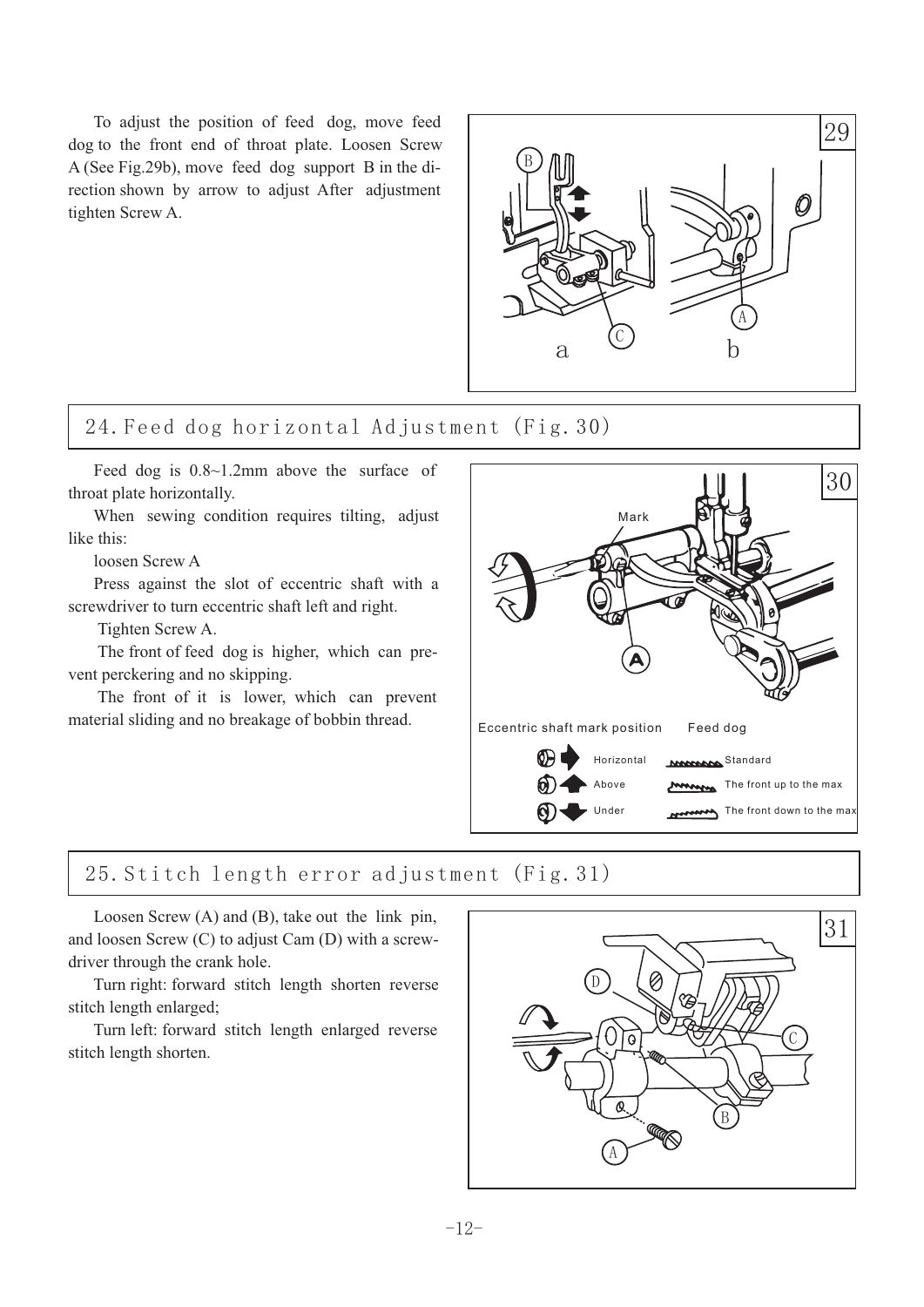# 26.Feed timing (Fig.32、33、34)

#### 1 Standard position

Turn balance wheel to lower Feed dog A till it is horizontal with the surface B of throat plate, at the moment, the tip of needle C should be horizontal with the surfaces of throat plate and feed dog.

Adjustment can be done by adjusting the position of feed cam and feed dog lift cam.



2 Installing feed dog lift cam (See Fig.33)

Open the back side cover, turn balance wheel by left hand counter-clockwise, take Screw A as for standard, the center of Screw B is slightly a little lower than the center of Screw A.



3 Insatlling feed cam (See Fig.34)

Continously turn balance wheel, take screw B as for standard, the center of Screw C is slightly a little higher than the center of Screw B.

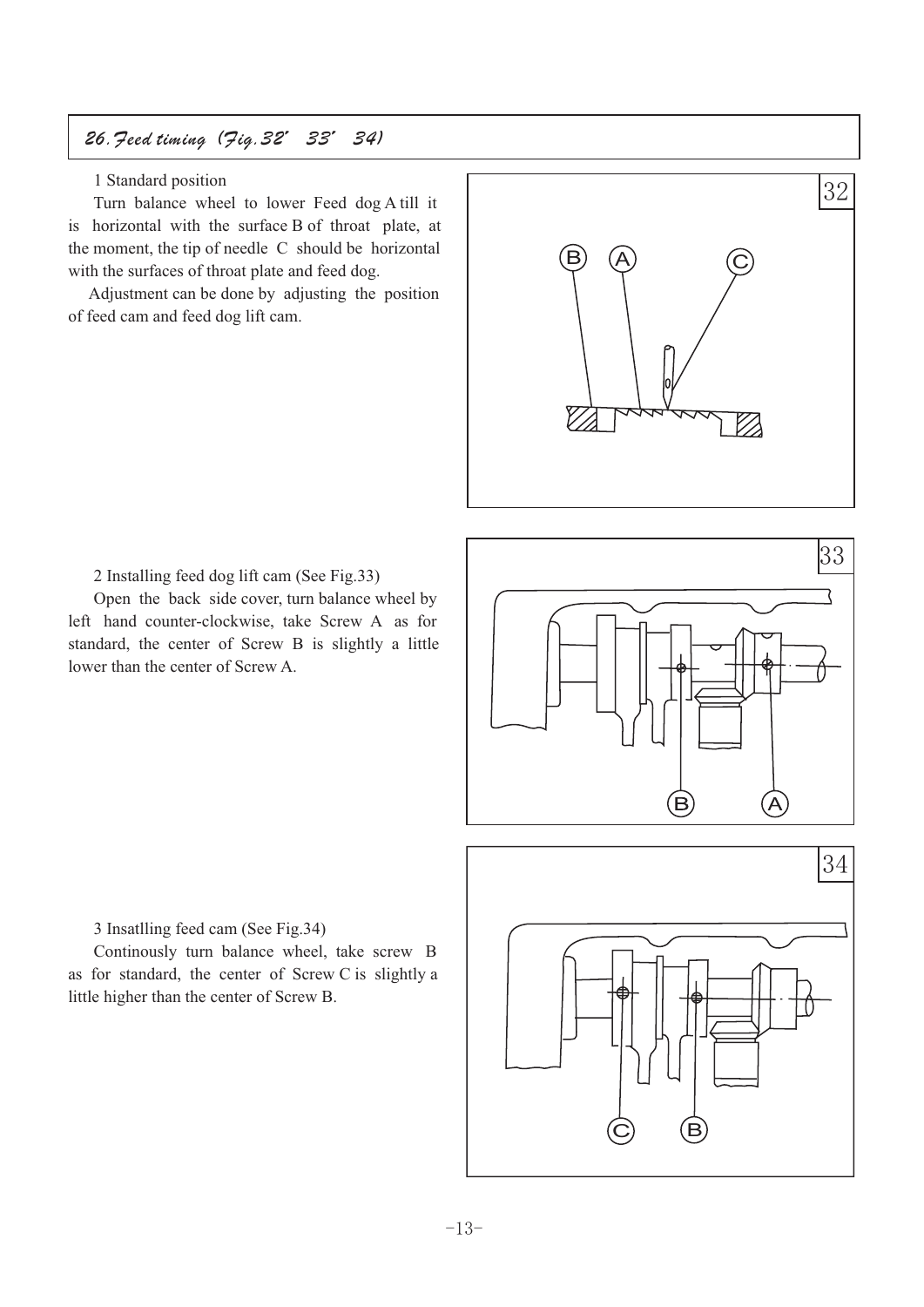27.Adjusting the tension releasing mechanism (Fig.35)

The tension discs should be pushed apart to open when the presser foot is lifted. But the open timing of the tension discs can be adjusted as follows: Romove face plate and the rubber plug at rear side of arm and loosen screw (A) of the knee lifting lever (left), then the tension releasing cam can be moved leftward or rightward when the cam is moved rightward, it is later to open, otherwise it is earlier to open.



#### 28.Adjusting feed timing of needle bar, Presser foot and feed dog (Fig.36、37)

(A) Lift presser foot, make the stitch length to the maximum, turn balance wheel slowly to lower needle down into hole of feed dog, observe whether needle is at the center of feed dog hole or not.

(B) Keep on turning balance wheel, move the needle forward a stitch lengty. If the needle is at position B, shows timing feed of the three; if at A, indicates the feed amount of needldbar and presser foot is larger than that of feed dog, then reduce L; if at C, indicates the feed amount of needle bar and presser foot is smaller than that of feed dog, ten enlarge L till the needle arrives at B.



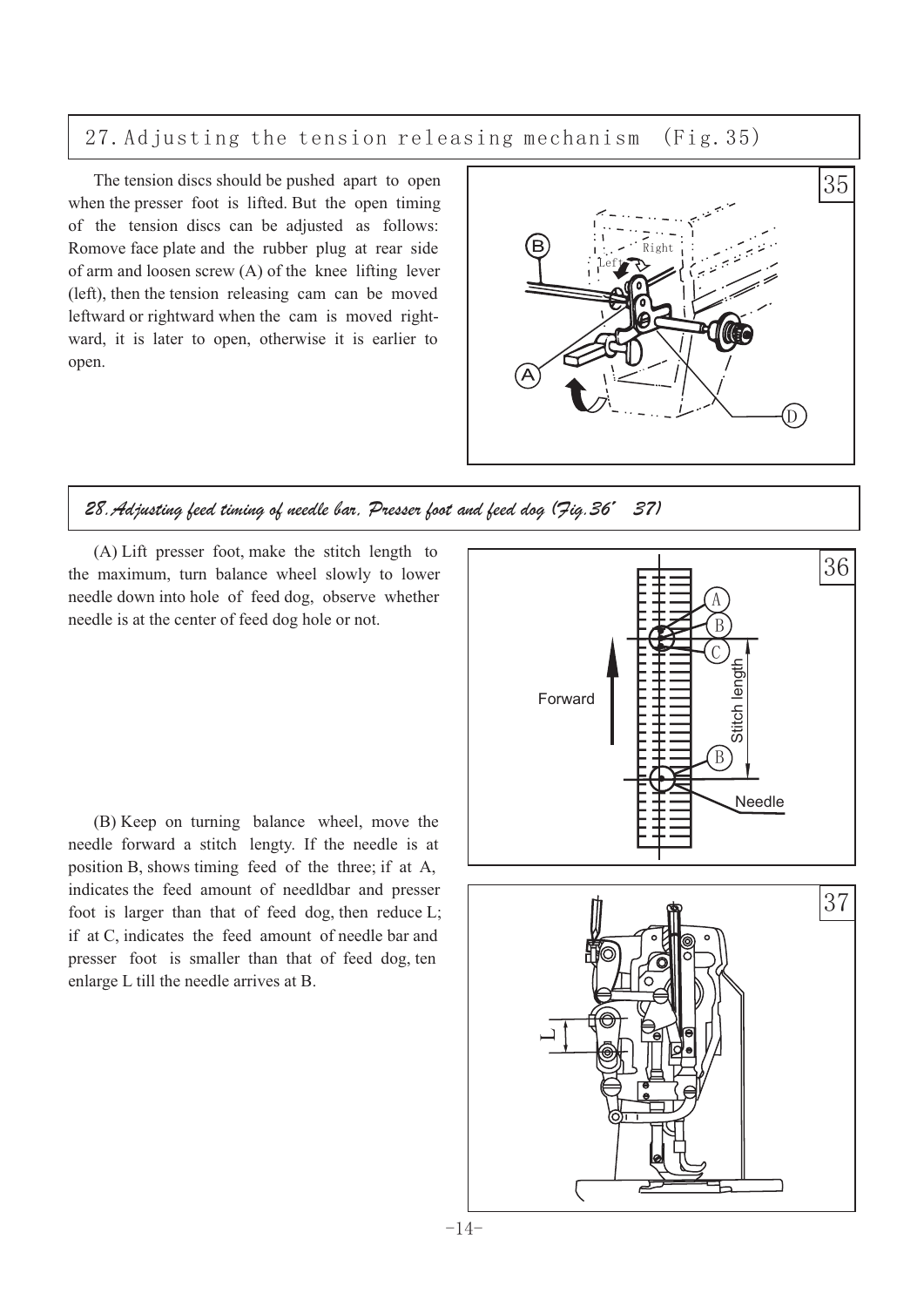29.Adjusting presser foot alternate lift mechanism (Fig.38)

The alternate lift mechanism can be adjusted according to the nature of material in a certain range. Of common heavy and medium sewing machine, the presser foot lift amount is about 2.5mm and that of the follow presser foot is within 5mm. The presser foot lift amount increase then the follow foot amount reduce; the presser foot lift amount reduce, then the follow foot lift amount increase.

According to the sewing process, to increase the presser foot lift amount and reduce the follow foot lift amount, loosen the screw for crank and turn down the crank slot with referance to the presser foot lift shaft, otherwise turn up. The adjustment is limited in a range and not too.



30. Adjusting the lift amount of presser foot with the follow presser foot (Fig.

Loosen nut, then adjust the center distance B between the presser foot lift shaft and the screw of the nut. To increase the lift amount of the both feet, then reduce B; on the countrary, the lift amount wil be reduced. The adjustment is limited in a range and not too large. After the adjustment, tighten the nut.

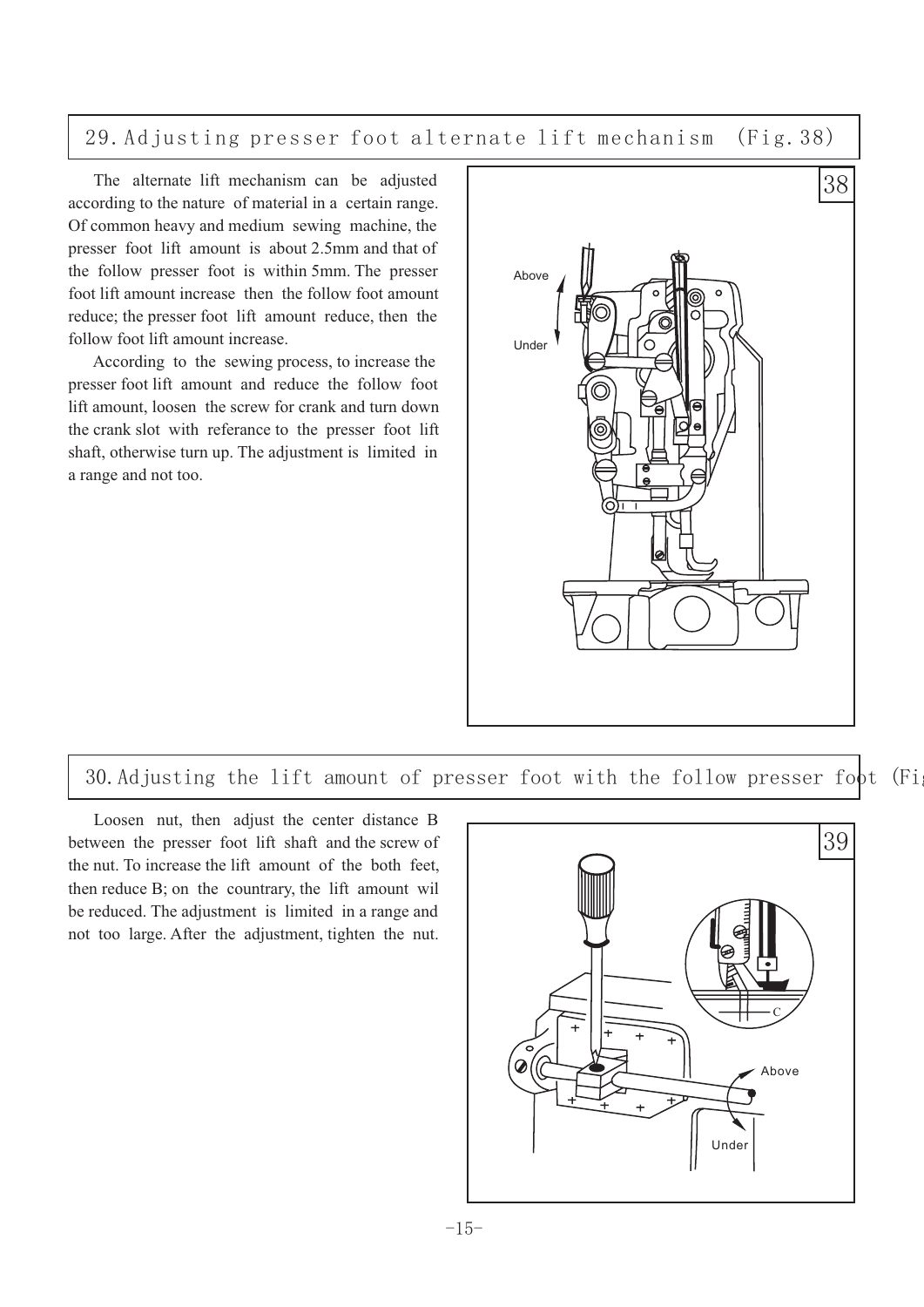#### 31. Adjusting the clearance between presser foot and follow presser foot (Fig.

In sewing operation, for prevent the follow presser foot from striking on presser foot at the end of feeding, a proper clearance C of approx. 1mm should be maintained between them.

When the clearance is too small or too big necessary to adjust, loosen the crank clampin screw and turn down the needle bar shaft, then the follow presser foot move near the presser bar, and note the needle and the needle hole center ofeed dog, see the figure if the needle is off the hole center, then loosen feed crank set screw, move the feed dog to the right position. After the adjustment, tighten the set screw. For the right and left position, to loosen screw (A) to obtain.

#### 31.Periodical cleaning (Fig.41、42、43)

Clean the feed dog the rotating hook, the bobbin case, the oil pump filter screen and the like perodically according to customer s usage.

1.Cleaning the feed dog

Remove the throat plate, clean off all the dust and lint on the slit of the feed dog , the installing the throat plate.





2 Cleaning the rotating hook

Clean off all the dust around the rotating hook, and clean the bobbin case with soft cloth.

3 Cleaning the oil pump filter screen (Fig.46)

Take off the oil filter, clean off the dust of filter screen with gasoline.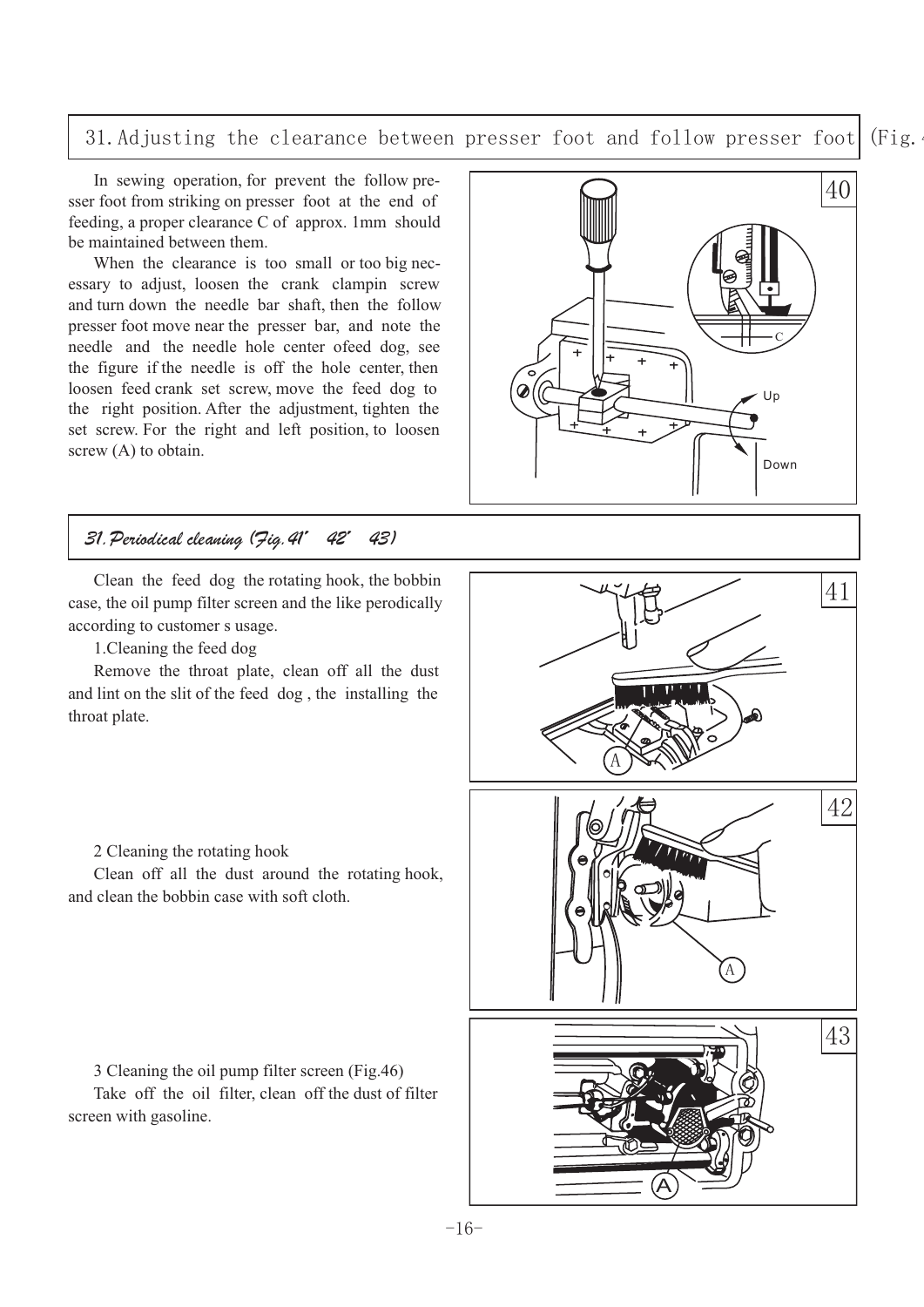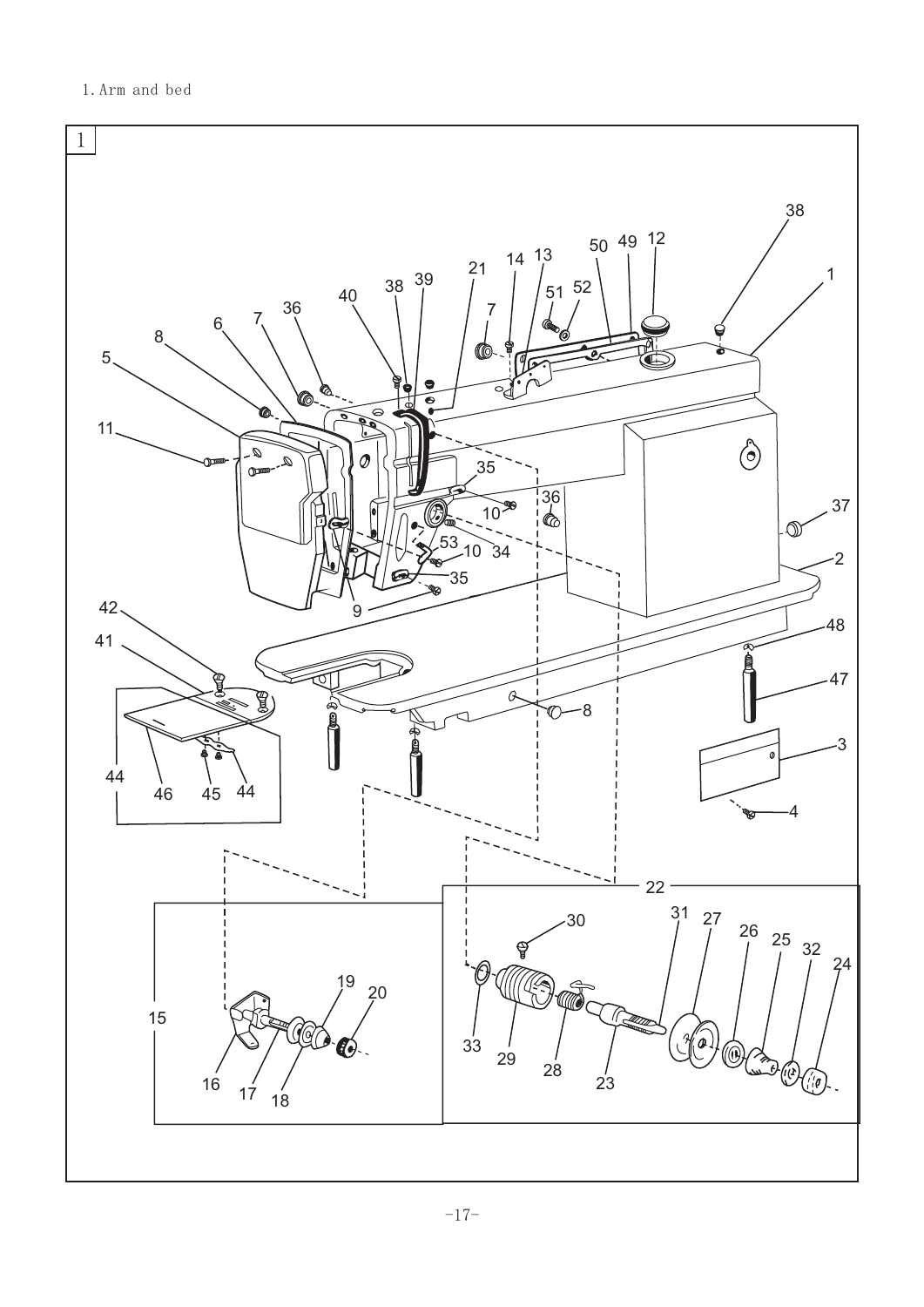#### 11. AMachine <del>Ar</del>m And Bed

| No.            | Part number             | Name                                    | Qt.                            | Remark |
|----------------|-------------------------|-----------------------------------------|--------------------------------|--------|
| 1              | 6WF4-001                | Arm                                     | 1                              |        |
| $\overline{2}$ | 4WF1-001                | Bed                                     | $\,1$                          |        |
| 3              | 6WF1-002                | Trade Mark                              | $\,1$                          |        |
| 4              |                         | Rivet                                   | $\overline{2}$                 |        |
| 5              | 35T4-402a               | Face Plate                              | $1\,$                          |        |
| 6              | 22T1-003C2              | Gasket For Face Plate                   | $\mathbf 1$                    |        |
| 7              | 22T1-003C3              | Rubber Plug $(\Phi 19)$                 | 3                              |        |
| 8              | 22T1-003C4              | Rubber Plug                             | $\mathbf{1}$<br>$\mathbf{1}$   |        |
|                |                         | Rubber Plug                             | $\mathbf{1}$                   |        |
| $\mathfrak{g}$ | 22T1-003C5              | Thread Finger                           | 3                              |        |
| 10             | 22T1-003C6              | Screw                                   | $\overline{2}$                 |        |
| 11             | 22T1-004                | Screw                                   | $1\,$                          |        |
| 12             | 22T1-004H               | Oil Screen Complete                     | $\mathbf{1}$                   |        |
| 13             | 36T2-004                | Tree-eye Finger                         | $\mathbf{1}$                   |        |
| 14             | 36T2-005                | Screw                                   | $\mathbf{1}$<br>$\mathbf{1}$   |        |
| 15             | 36T2-006D               | Thread Tension Complete                 | $\mathbf 1$                    |        |
| 16             | 36T2-006D1              | Thread Pass-by Plate                    | $\overline{2}$                 |        |
| 17             | 36T2-006D2              | Screw                                   | $\mathbf 1$                    |        |
| 18             | 22T1-009E3              | Tension Disc                            | $\mathbf{1}$                   |        |
| 19             | 36T2-006D3              | Spring                                  | $\mathbf 1$                    |        |
| 20             | 36T2-006D4              | Nut                                     | $\mathbf 1$                    |        |
| 21             | 22T1-011                | Set Screw                               | $\mathbf{1}$                   |        |
| 22             | 22T1-012F               | Thread Tension Complete                 | $\mathbf{1}$                   |        |
| 23             | 22T1-012F1              | Screw                                   | $1\,$<br>$1\,$                 |        |
| 24             | 22T1-012F2              | Nut                                     | $\overline{2}$                 |        |
| 25             | 22T1-012F3              | Spring                                  | $1\,$                          |        |
| 26             | 22T1-012F4              | Thread Releasing Plate                  | $\mathbf{1}$                   |        |
| 27             | 22T1-012F5              | Thread Tension Disc                     | $\mathbf{1}$                   |        |
| 28             | 22T1-012F6              | Thread Take-up Spring                   | $\mathbf{1}$                   |        |
| 29             | 22T1-012F7              | Thread Tension Adjusting Bracket        | $\mathbf{1}$                   |        |
| 30             | 22T1-012F8              | Screw                                   | $\,1$                          |        |
| 31             | 22T1-012F9              | Thread Releasing Pin                    | $\mathbf{1}$<br>$\overline{2}$ |        |
| 32             | 22T1-012F10             | Stopping plate                          | $\overline{2}$                 |        |
| 33             | 22T1-012F11             | O-type Ring                             | $\,1$                          |        |
| 34             | 22T1-013                | Set Screw                               | $\overline{2}$                 |        |
| 35             | 22T1-014                | Thread Finger                           | $\mathbf{1}$                   |        |
| 36             | 22T1-015                | Rubber Plug ( $\Phi$ 8.8)               | $\mathbf 1$                    |        |
| 37             | 22T1-016                | Rubber Plug $(\Phi$ 2.7)                | $\,1$                          |        |
| 38             | 22T1-017                | Rubber Plug ( $\Phi$ 5.7)               | $\overline{2}$<br>$\mathbf 1$  |        |
| 39             | 33T4-007                | Thread Take-up Lever Guard              | $\,1$                          |        |
| 40             | 22T2-004                | Screw                                   | $\overline{2}$                 |        |
| 41             | 4WF-006                 | Throat Plate                            | $\,1$                          |        |
| 42             | 22T2-020                | Screw                                   | 3                              |        |
| 43             | $61 - 04 - 01/B7/Z1$    | Sliding Plate Complete                  | 3                              |        |
| 44             | 61-04-01/B7/Z102        | Spring                                  | $\,1$                          |        |
| 45             | $61-04-01/B7/Z103$      | Screw                                   | $\mathbf{1}$                   |        |
| 46             | 22T1-021G1              | Sliding Plate                           | $\sqrt{2}$<br>$\sqrt{2}$       |        |
| 47             | 4WF4-007                | Bed Leg                                 | $\,1$                          |        |
| 48             |                         | Washer                                  |                                |        |
| 49<br>50       | 5WF3-002A<br>22T1-005D2 | Back Side Cover Complete<br>Seal Gasket |                                |        |
| 51             | 22T1-006                | Screw                                   |                                |        |
| 52             | 22T1-007                | Washer                                  |                                |        |
| 53             | 35T4-405                | Thread Finger                           |                                |        |
|                |                         |                                         |                                |        |
|                |                         |                                         |                                |        |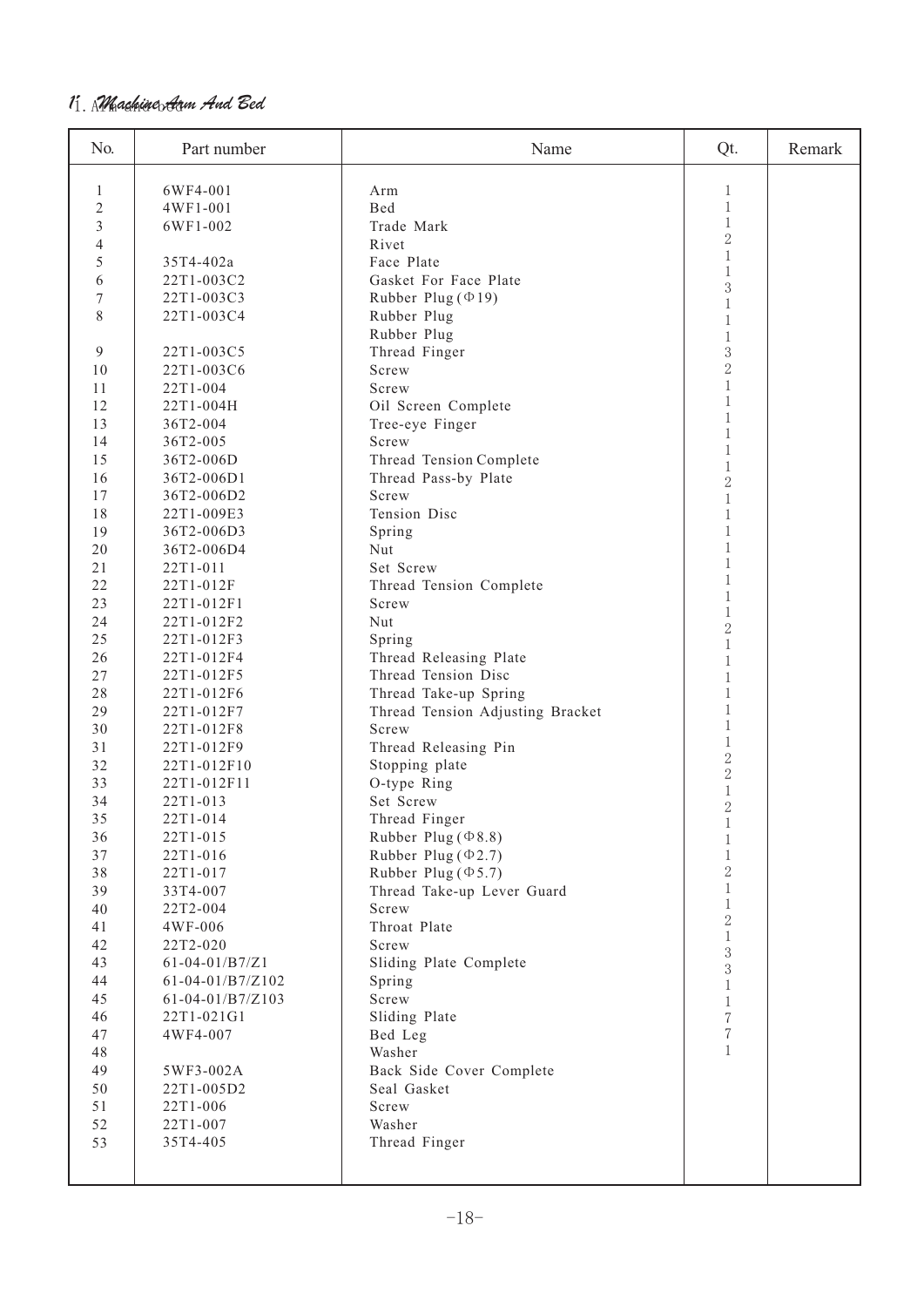2.Needle bar and thread take-up Arm shaft and vertical shaft

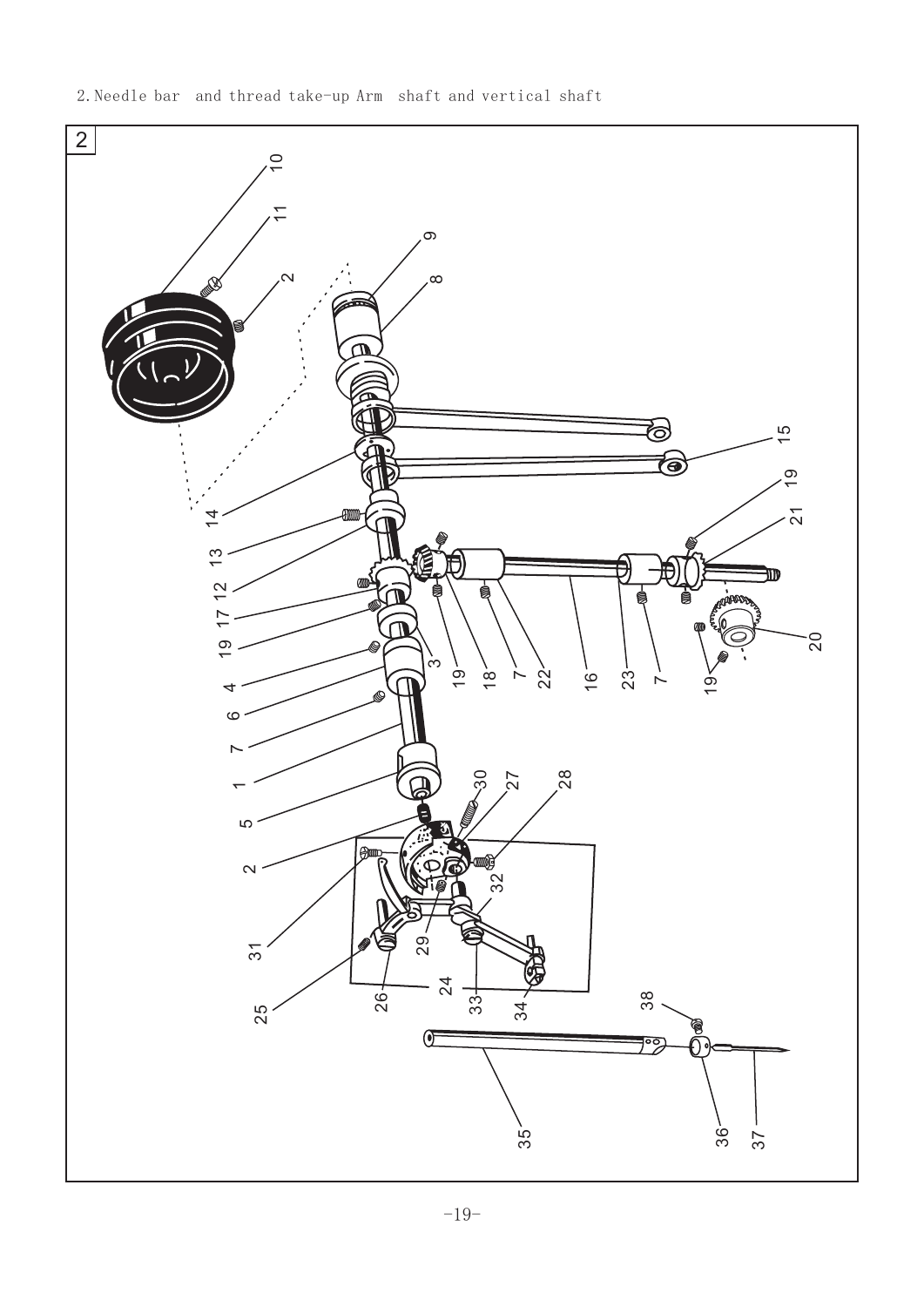#### $2.$  N<del>Ar</del>h And Vertical **Shafts, Needle ber T***hre***ad T***a***ke d***up* **Parts**  $1\;$  **shaft**

| No.            | Part number    | Name                                    | Qt.            | Remark |
|----------------|----------------|-----------------------------------------|----------------|--------|
| 1              | 4WF1-001A      | Arm Shaft                               | 1              |        |
| $\overline{2}$ | 22T3-001A2     | Rubber Plug $\Phi$ 7.4~10               | $\overline{2}$ |        |
| 3              | 22T3-002B1     | Collar                                  | 1              |        |
| 4              | 22T3-002B2     | Screw                                   | 2              |        |
| 5              | 33T1-007D1     | Front Bushing                           | 1              |        |
| 6              | 4WF1-002       | Middle Bushing                          | 1              |        |
| 7              | J0.0.40        | Screw                                   | 3              |        |
| 8              | 22T3-005       | Rear Bushing                            | 1              |        |
| 9              | 22T3-006F      | Oil Seal Complete                       | 1              |        |
| 10             | 22T3-007C1     | Balance Wheel                           | 1              |        |
| 11             | 22T3-007C2     | Screw                                   | 2              |        |
| 12             | 36T3-003D1     | Feed Dog Lift Cam                       | 1              |        |
| 13             | 36T3-003D2     | Screw                                   | 3              |        |
| 14             | 36T3-004       | Seperating Piece For Cam                | 1              |        |
| 15             | 22T3-09D1C     | Link                                    | 1              |        |
| 16             | 22T3-010E1     | Vertical Shaft                          | 1              |        |
| 17             | 22T3-010E2a1-2 | Bever Gear                              | 1              |        |
| 18             | 22T3-010E2a2-2 | Vertical Shaft Bevel Gear (upper)       | 1              |        |
| 19             | 22T2-005B3     | Screw                                   | 8              |        |
| 20             | 22T3-010E2b1-2 | Rock Shaft Bever Gear                   | 1              |        |
| 21             | 22T3-010E2b2-2 | Vertical Shaft Bevel Gear (lower)       | 1              |        |
| 22             | 4WF1-003A      | Vertical Shaft Bushing (upper) Complete | 1              |        |
| 23             | 33T1-023P      | Vertical Shaft Bushing (lower) Complete | 1              |        |
| 24             | 33T1-023A      | Tread Take Lever Complete               | 1              |        |
| 25             | J0.0.40        | Screw                                   | 1              |        |
| 26             | 33T1-002       | Hinge Pin                               | 1              |        |
| 27             | 33T1-006C1     | Needle Bar Crank                        | 1              |        |
| 28             | 33T1-006C3     | Screw                                   | 1              |        |
| 29             | 22T2-005B3     | Set Screw                               | 1              |        |
| 30             | 33T1-006C2     | Screw                                   | 1              |        |
| 31             | $61-04-01/B2$  | Set Screw                               | 1              |        |
| 32             | 33T1-001       | Thread Take-up Crank                    | 1              |        |
| 33             | 22T2-001A6     | Screw                                   | $\mathbf{1}$   |        |
| 34             | 130032         | Needle Bar Adaptor                      | 1              |        |
| 35             | 33T1-017       | Needle Bar                              | 1              |        |
| 36             | 22T2-015       | Thread Finger                           | 1              |        |
| 37             | 22T2-016       | Needle                                  | $\mathbf{1}$   |        |
| 38             | 22T2-017       | Screw                                   | 1              |        |
|                |                |                                         |                |        |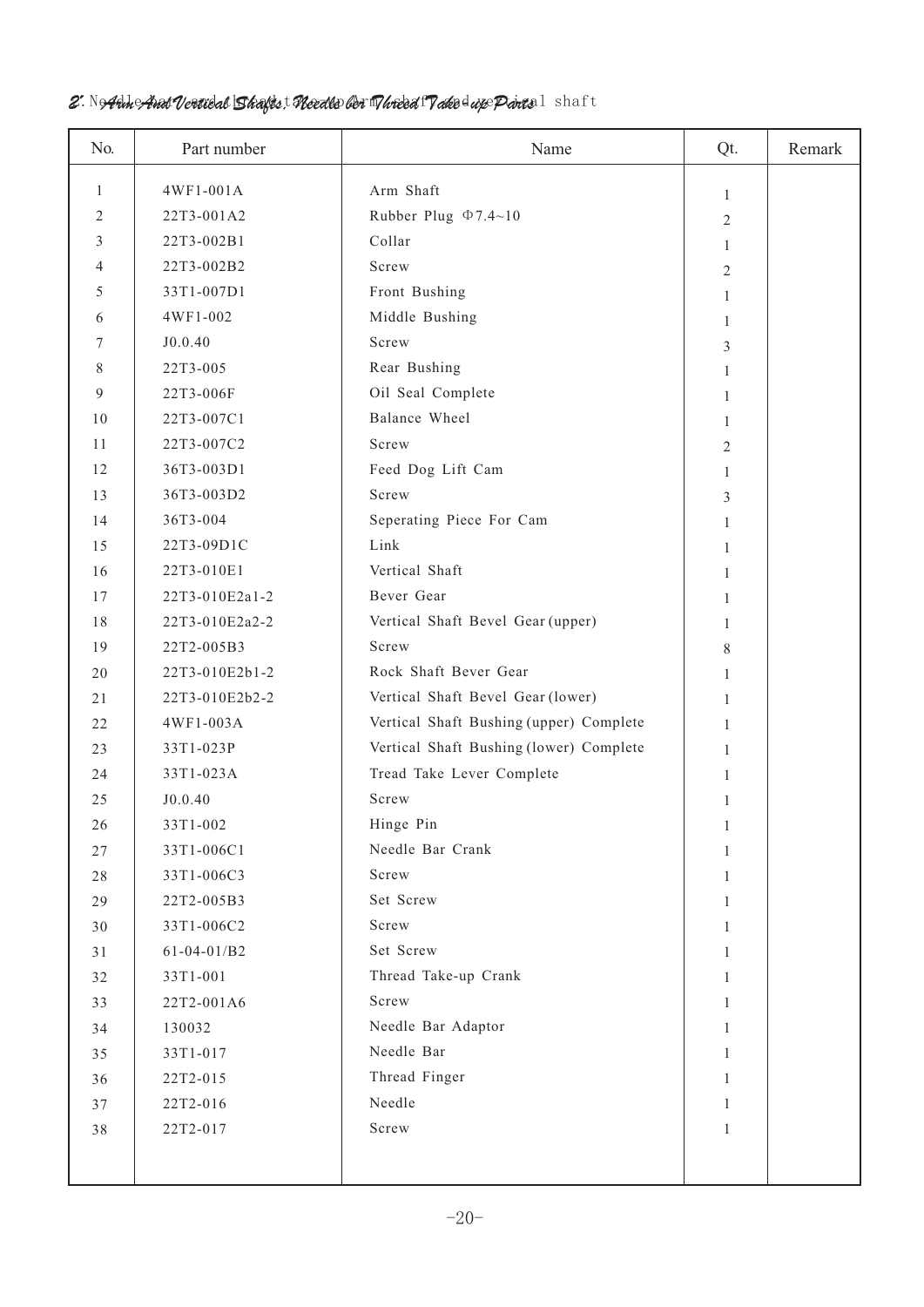

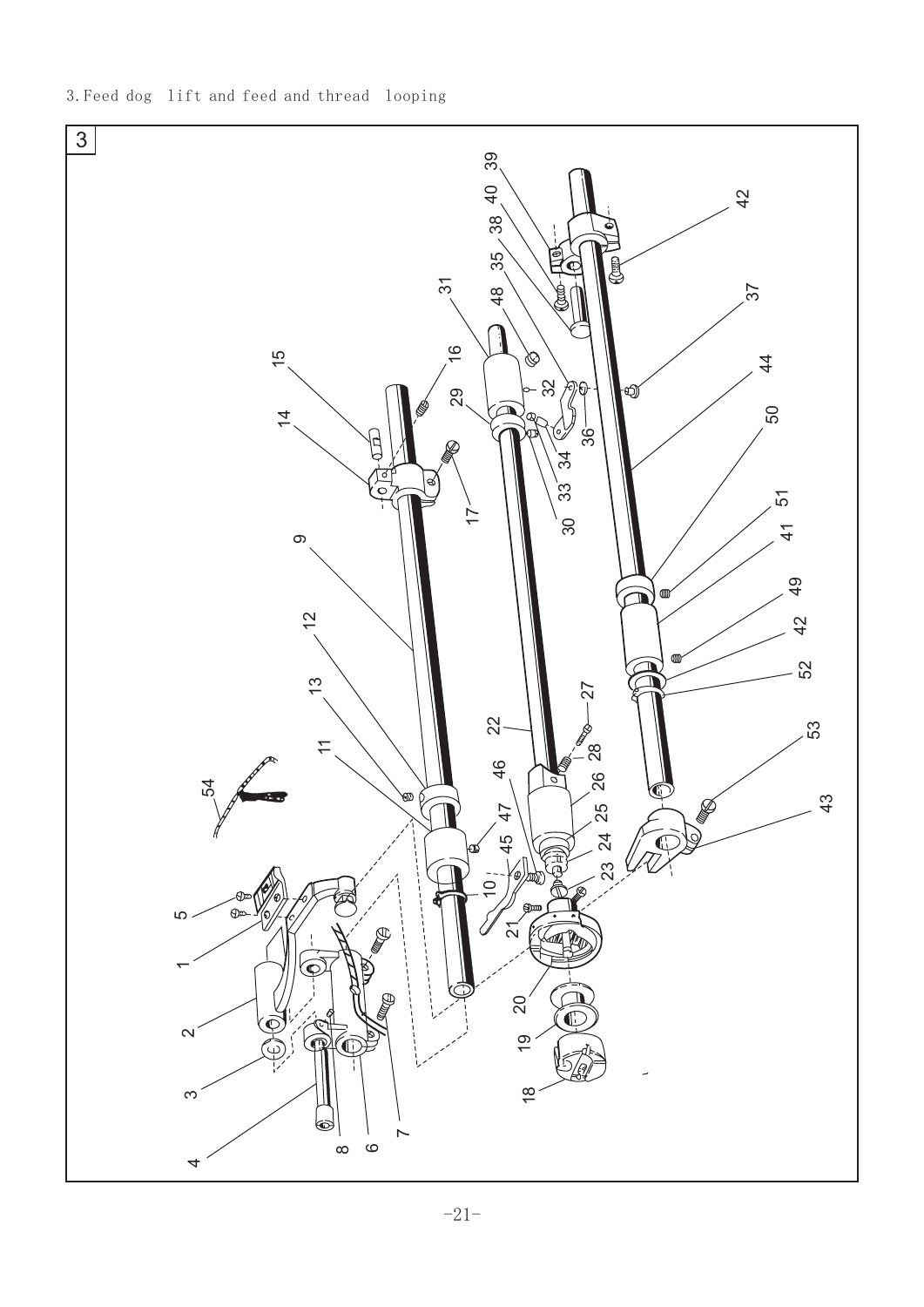#### $\mathcal{B}^\prime$ . Fe $\mathcal{H}$ eed Dog  $\mathcal{A}$ tft  $\mathcal{A}$ nd Fleed  $\mathcal{A}$ md  $\mathcal{H}$ haread  $\mathcal{L}$ ooping $\eta$ g

| No.            | Part number  | Name                              | Qt.            | Remark |
|----------------|--------------|-----------------------------------|----------------|--------|
| 1              | 35T2-201     | Feed Dog                          | 1              |        |
| 2              | 36T4-001AIa  | Feed Dog Support Complete         | 1              |        |
| 3              | 51T5-001AIb  | Washer                            | 1              |        |
| $\overline{4}$ | 36T4-001A2   | Eccentric Shaft                   | 1              |        |
| 5              | J0.051       | Screw                             | $\overline{2}$ |        |
| 6              | 4WF2-002     | Feed Dog Suppout Crank            | $\mathbf{1}$   |        |
| 7              | J0.0.71      | Screw                             | $\overline{2}$ |        |
| $8\,$          | 22T2-019     | Screw                             | $\mathbf{1}$   |        |
| 9              | 36T4-002     | Feed Shaft                        | 1              |        |
| 10             |              | Stop Ring                         | 1              |        |
| 11             | 22T6-004     | <b>Bushing</b>                    | 1              |        |
| 12             | 22T6-005B1   | Collar                            | $\mathbf{1}$   |        |
| 13             | 22T3-002B2   | Screw                             | $\overline{2}$ |        |
| 14             | 4WF2-006     | Feed Shaft Rear Crank             | $\mathbf{1}$   |        |
| 15             | 36T5-004H01  | Link Pin                          | 1              |        |
| 16             | 36T5-008E5   | Screw                             | 1              |        |
| 17             | 22T6-08D3    | Tension Screw                     | 1              |        |
| 18             | 33T1-028R    | Bobbin Case Complete              | 1              |        |
| 19             | 33T1-028R    | Bobbin                            | 1              |        |
| 20             | 33T1-027     | Hook Complete                     | 1              |        |
| 21             | 33T1-018J    | Hook Screw                        | 3              |        |
| 22             | 33T1-018J3   | Rock Shatf                        | $\mathbf{1}$   |        |
| 23             | 36T4-008D1   | Screw                             | 1              |        |
| 24             | 22T4-001A1a1 | Plug                              | 1              |        |
| 25             | 22T4-001A1a2 | Oil Seal                          | 1              |        |
| 26             | 22T4-003     | Front Bushing                     | 1              |        |
| 27             | 4WF1-05      | Screw                             | 1              |        |
| 28             | 22T4-005     | Spring                            | 1              |        |
| 29             | 22T4-006     | Collar                            | 1              |        |
| 30             | 22T4-002B1   | Screw                             | 2              |        |
| 31             | J0.0.35      | Rear Bushing                      | 1              |        |
| 32             | 4WF1-004     | Oil Tube                          |                |        |
| 33             | 22T4-007C2   | Plunge                            |                |        |
| 34             | 36T4-015     | Spring                            | 1              |        |
| 35             | 36T4-016     | Stopper                           | 1              |        |
| 36             | 36T4-010     | Washer                            | 1              |        |
| $37\,$         |              | Screw                             | 1              |        |
| 38             | 22T8-009     | Hinge Pin                         | 1              |        |
| 39             | 22T6-007     | Feed Dog Lift Near Crank          | $\mathbf{1}$   |        |
| 40             | 4WF2-003     | Screw                             | $\overline{2}$ |        |
| 41             | J0.0.71      | Feed Dog Lift Shaft Front Bushing | $\mathbf{1}$   |        |
| 42             | 22T6-012     | Washer                            | 1              |        |
| 43             | 22T6-013     | Feed Dog Lift Fork                | 1              |        |
| 44             | 36T4-018H101 | Feed Dog Lift Shaft               | 1              |        |
| 45             | 36T4-018H2   | Hook Set Bracket                  | 1              |        |
| 46             | 36T1-029     | Screw                             |                |        |
| 47             | 22T4-015     | Screw                             |                |        |
| 48             | J0.0.35      | Screw                             | 1              |        |
| 49             | 22T1-013     | Screw                             | 1              |        |
| 50             | J0.0.40      | Collar                            | 1              |        |
| 51             | 22T6-005B1   | Screw                             | 1              |        |
| 52             | 22T3-002B2   | Stop Ring                         | 1              |        |
| 53             |              | Screw                             | 1              |        |
| 54             | 22T6-008D4   | Oil Wick                          | $\mathbf{1}$   |        |
|                |              |                                   |                |        |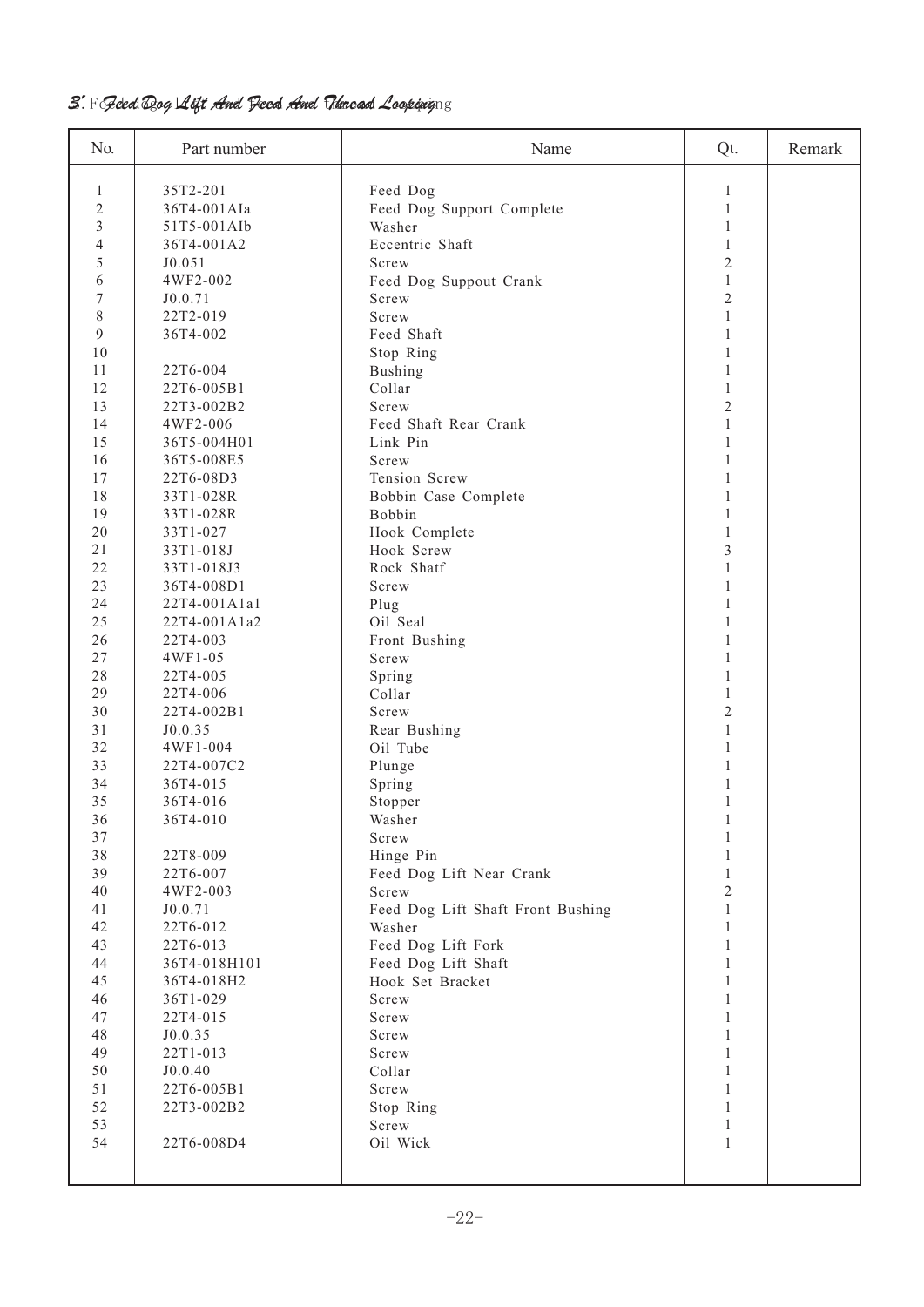4.Feed adjustment

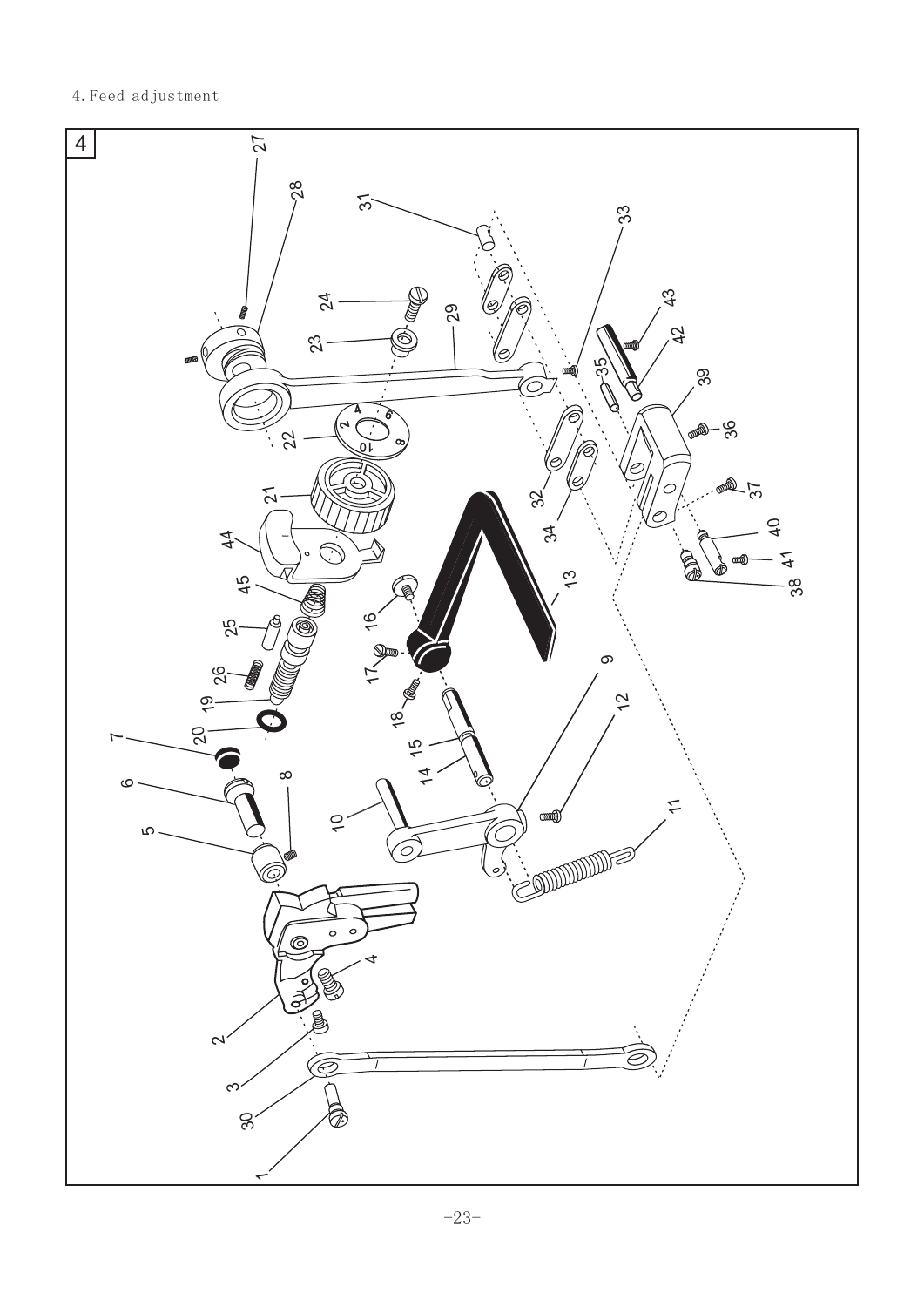### **4°4. Feed Mechanism**et

| No.      | Part number   | Name                            | Qt.          | Remark |
|----------|---------------|---------------------------------|--------------|--------|
| 1        | 36T5-001      | Link Pin                        | 1            |        |
| 2        | 4WF2-005      | Stitch Length Bracket           | 1            |        |
| 3        | 22T6-008D3    | Screw                           | 1            |        |
| 4        | 22T5-010D4    | Screw                           | 1            |        |
| 5        | 5WF1-003      | <b>Bushing</b>                  | $\mathbf{1}$ |        |
| 6        | 22T5-004      | Shaft For Stitch Length Bracket | 1            |        |
| 7        | 36T5-003      | Rubber Plug                     | 1            |        |
| 8        | J0.0.40       | Set Screw                       | 1            |        |
| 9        | 36T5-004B1    | Reverse Feed Lever Crank        | 1            |        |
| 10       | 22T5-012E10   | Shaft For Block                 | 1            |        |
| 11       | 22T5-012E2    | Spring                          | 1            |        |
| 12       | 22T5-013      | Screw                           | 1            |        |
| 13       | 4WF2-007A     | Reverse Feed Lever              | 1            |        |
| 14       | 22T5-010D2a   | Pin Shaft                       | 1            |        |
| 15       | 22T2-010D2b   | O-type Ring                     | 1            |        |
| 16       | 22T-010D3     | Tension Screw                   | 1            |        |
| 17       | 17T5-016      | Set Screw                       | 1            |        |
|          | 17T5-017      | Screw                           | 1            |        |
| 18<br>19 | 36T5-007D1    |                                 | 1            |        |
|          |               | Screw Bolt For Stitch Length    |              |        |
| 20       | 22T5-006C4    | O-type Rubber Ring              | 1            |        |
| 21       | 36T5-007D2    | Dial Cup<br>Dial Face           | 1            |        |
| 22       | 4WF2-004A     |                                 | 1            |        |
| 23       | 36T5-007D4    | Screw Bushing                   | 1            |        |
| 24       | 36T5-007D5    | Screw                           | 1            |        |
| 25       | 36T5-012      | Stop Pin                        | 1            |        |
| 26       | 22T5-009      | SD Pring                        | 3            |        |
| 27       | 36T3-003D2    | Screw                           | 1            |        |
| 28       | 36T5-008E1    | Feed Cam                        | 1            |        |
| 29       | 4WF2-009A     | Feed Link                       | 1            |        |
| 30       | 4WF2-009B     | Stitch Adjusting Link           | 1            |        |
| $3\,1$   | 36T4-004H02   | Pin                             | 2            |        |
| 32       | 36T5-008E4H02 | Link                            | 1            |        |
| 33       | 36T5-008E5    | Screw                           | $\mathbf 2$  |        |
| 34       | 36T5-008E4H01 | Link                            | $\mathbf{1}$ |        |
| 35       | 36T5-008E6    | Pin For Link                    | 1            |        |
| 36       | 36T5-008E7    | Screw                           | 1            |        |
| 37       | 36T5-008E8    | Screw                           | 1            |        |
| 38       | 36T5-008E9    | Link Eccentric Shaft            | 1            |        |
| 39       | 36T5-008E10   | Stitch Length Adjusting Crank   | 1            |        |
| 40       | 5WF1-002      | Set Pin (left)                  | 1            |        |
| 41       | 22T6-008D3    | Screw                           | $\mathbf{1}$ |        |
| 42       | 5WF1-001      | Set Pin (right)                 | 1            |        |
| 43       | 22T5-008D3    | Screw                           | 1            |        |
| 44       | 36T5-010      | Push Lever                      | $\mathbf{1}$ |        |
| 45       | 36T5-011      | Spring                          | 1            |        |
|          |               |                                 |              |        |
|          |               |                                 |              |        |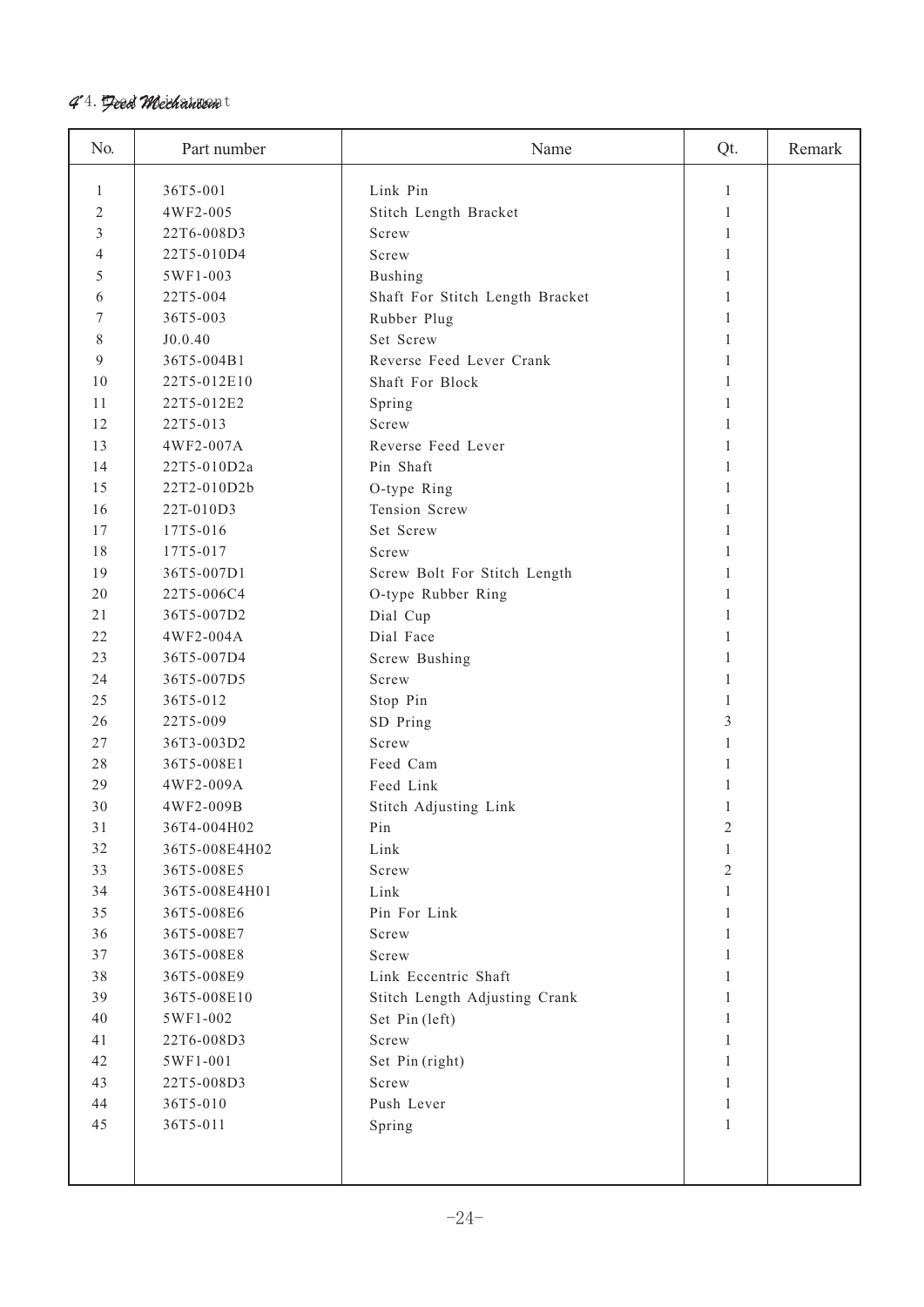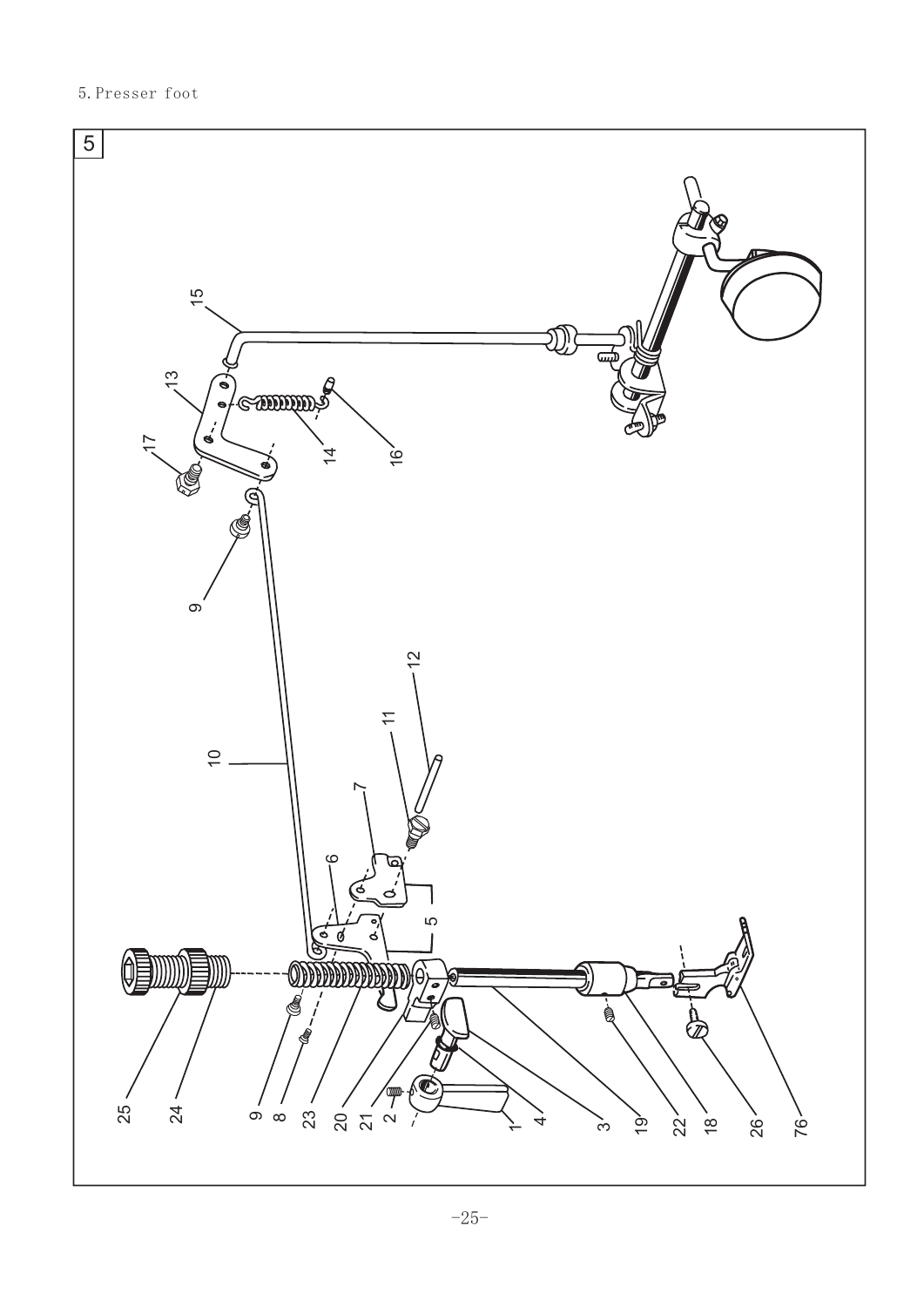#### 5、Presser Foot 5.Presser foot

| No.              | Part number | Name                              | Qt.            | Remark |
|------------------|-------------|-----------------------------------|----------------|--------|
| $\mathbf{1}$     | 33T3-003    | Presser Foot Lift Bar             | $\mathbf{1}$   |        |
| $\overline{2}$   | 22T7-001A2  | Screw                             | 1              |        |
| 3                | 4WF3-001    | Presser Bar Lever Cam             | 1              |        |
| 4                |             | Oil Seal                          | 1              |        |
| 5                | 22T7-004B1  | Knee Lifter Lever (left) Complete | 1              |        |
| 6                | 22T7-004B1a | Lever (left)                      | $\mathbf{1}$   |        |
| 7                | 22T7-004B1b | Thread Releasing Cam              | 1              |        |
| 8                | 22T7-004B1c | Screw                             | 1              |        |
| $\boldsymbol{9}$ | 22T7-004B2  | Screw                             | $\overline{c}$ |        |
| 10               | 22T7-004B3  | Knee Lifter Drawing Bar           | 1              |        |
| 11               | 22T7-005A   | Screw                             | $\overline{2}$ |        |
| 12               | 22T7-006    | Tread Releasing Lever             | 1              |        |
| 13               | 22T7-007C1  | Knee Lifter Lever (right)         | 1              |        |
| 14               | 22T7-007C2  | Spring                            | 1              |        |
| 15               | 4WF3-001    | Connecting Rod                    | $\mathbf{1}$   |        |
| 16               | 22T7-008    | Pin                               | 1              |        |
| 17               | 22T7-005B   | Screw                             | $\mathbf{1}$   |        |
| 18               | 35T3-303    | Bushing For Presser Bar           | 1              |        |
| 19               | 35T3-302    | Presser Bar                       | $\mathbf{1}$   |        |
| 20               | 35T3-301    | Presser Block For Presser Bar     | 1              |        |
| $2\sqrt{1}$      | J0.0.40     | ${\tt Screw}$                     | $\sqrt{2}$     |        |
| 22               | 22T2-013    | Screw                             | 1              |        |
| 23               | 34T3-302    | Spring                            | $\mathbf{1}$   |        |
| 24               | 34T3-301    | Screw                             | $\mathbf{1}$   |        |
| 25               | 22T7-014E2  | Nut                               | $\mathbf{1}$   |        |
| 26               | 22T7-015    | Screw                             | 1              |        |
| 27               | 35T3-304    | Presser Foot                      | $\mathbf{1}$   |        |
|                  |             |                                   |                |        |
|                  |             |                                   |                |        |
|                  |             |                                   |                |        |
|                  |             |                                   |                |        |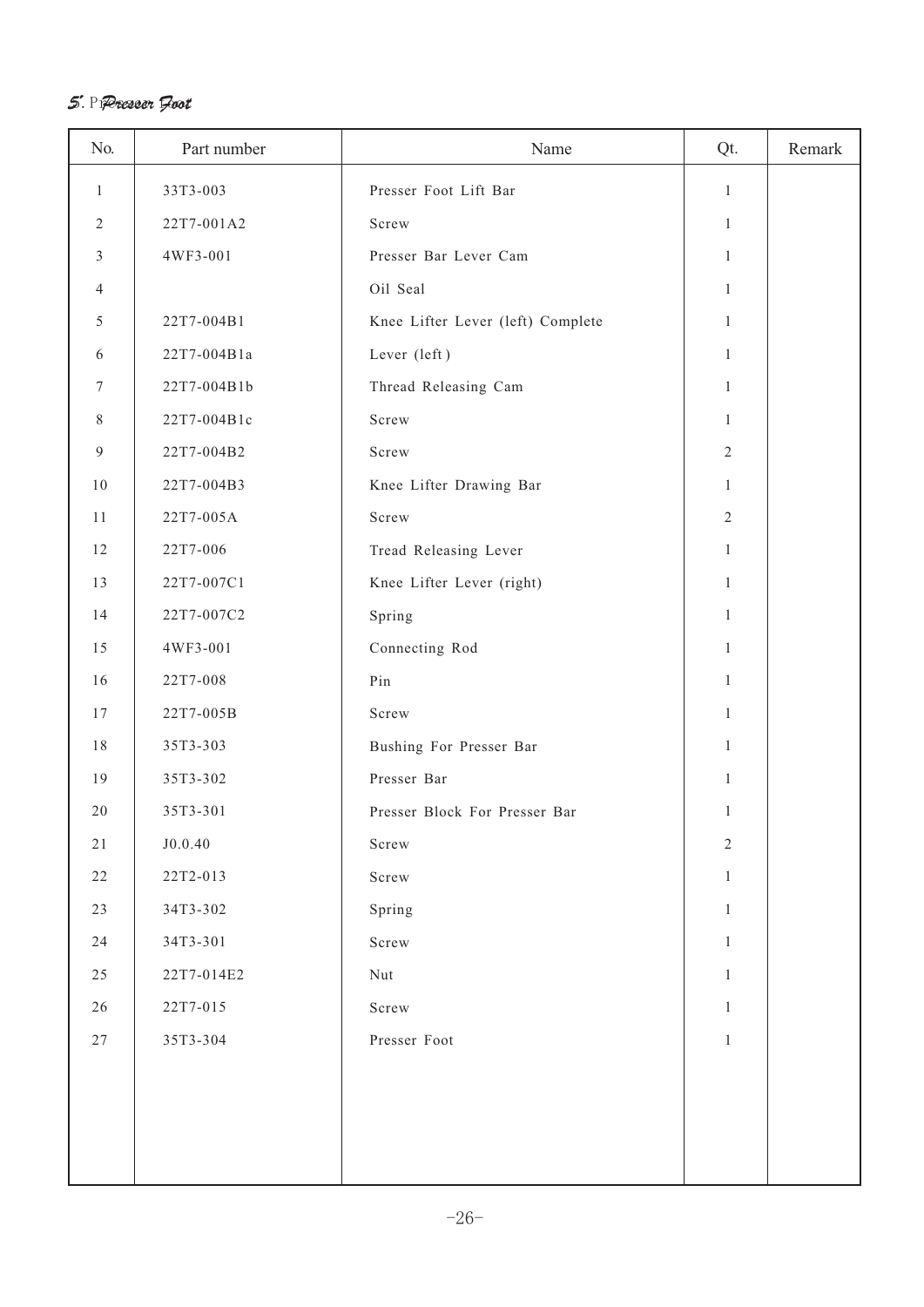6.Upper feed

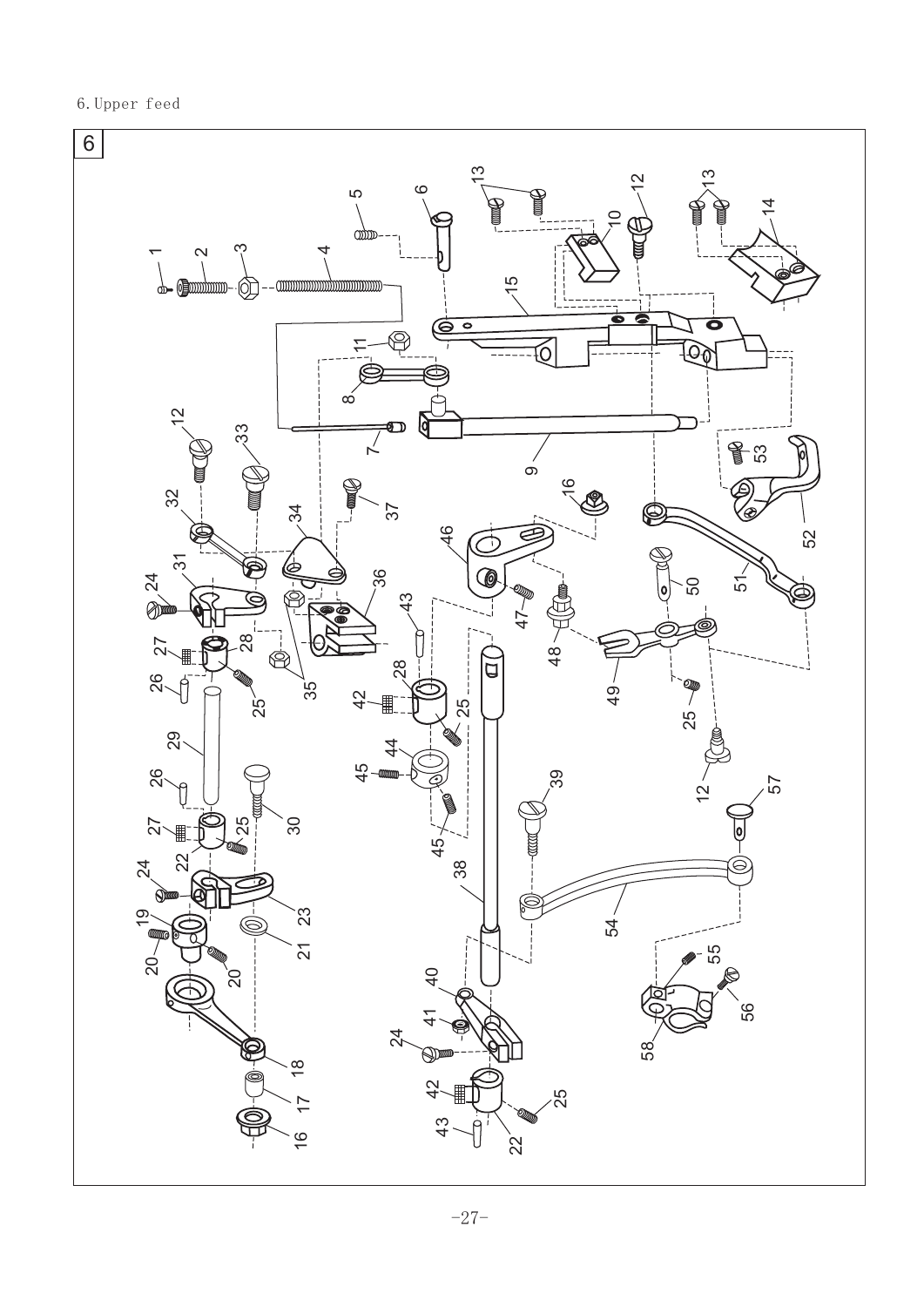# $\mathsf{G}_{\Sigma\mathrm{U}}$ ppper $_{\mathrm{e}}$ Feed Parts

| No.            | Part number          | Name                                | Qt.                        | Remark |
|----------------|----------------------|-------------------------------------|----------------------------|--------|
| 1              | 34T5-501             | Oil Felt                            | 1                          |        |
| $\overline{2}$ | 35T5-503             | Screw                               | $\mathbf{1}$               |        |
| $\mathfrak{Z}$ | 34T5-503             | Nut                                 | 1                          |        |
| $\overline{4}$ | 35T5-501             | Spring                              | $\mathbf{1}$               |        |
| 5              | J0.0.40              | Screw                               | $\mathbf{1}$               |        |
| 6              | 35T5-504             | Shaft For Needle Bar Motion Bracket | $\mathbf{1}$               |        |
| 7              | 35T5-505             | Reel For Spring                     | 1                          |        |
| 8              | 35T5-507             | Link                                | 1                          |        |
| 9              | 35T5-508             | Adaptor                             | 1                          |        |
| 10             | 6WF5-002             | Slot For Sliding Block              | 1                          |        |
| 11             | 33T1-013             | Sliding Block                       | $\mathbf{1}$               |        |
| 12             | 34T5-507             | Screw                               | 3                          |        |
| 13             | 22T2-019             | Screw                               | 4                          |        |
| 14             | 35T5-511             | Guide Rail                          | 1                          |        |
| 15             | 6WF5-001             | Needle Bar Motion Bracket           | $\mathbf{1}$               |        |
| 16             | 34T5-518             | Nut                                 | $\overline{2}$             |        |
| 17             | 34T5-519             | Washer                              | $\mathbf{1}$               |        |
| 18             | 34T5-520             | Link For Eccentric                  | 1                          |        |
| 19             | 34T5-516             | Presser Foot Lift Eccentric         | $\mathbf{1}$               |        |
| 20             | 01/B602              | Screw                               | $\overline{2}$             |        |
| 21             | 34T5-521             | Washer                              | 1                          |        |
| 22             | 34T5-538a            | Rear Bushing                        | $\overline{2}$             |        |
| 23             | 34T5-517             | Rear Crank                          | $\mathbf{1}$               |        |
| 24             | 34T5-540             | Screw                               | $\sqrt{3}$                 |        |
| 25             | J0.0.35              | Screw                               | 5                          |        |
| 26             | 34T5-536c            | Cotton Rope                         | $\overline{c}$             |        |
| 27             | 34T5-536b            | Oil Felt                            | $\overline{2}$             |        |
| 18             | 34T5-536a            | Front Bushing                       | $\overline{2}$             |        |
| 19             | 34T5-537             | Shaft                               | 1                          |        |
| 30             | 34T5-522             | Screw                               | $\mathbf{1}$               |        |
| 31             | 34T5-535             | Front Crabnk                        | 1                          |        |
| 32             | 34T5-534             | Link                                | 1                          |        |
| 33             | 34T5-513b            | Screw                               | 1                          |        |
| 34             | 34T5-506             | Plate For Presser Foot Lift         | 1                          |        |
| 35             | 34T5-506             | Nut                                 | $\mathfrak{2}$             |        |
| 36             | 35T3-301             | Set Block                           | $\mathbf{1}$               |        |
| 37             | 34T5-527             | Screw                               | $\mathbf{1}$               |        |
| 38             | 34T5-539             | Needle Bar Motion Shaft             | 1                          |        |
| 39<br>40       | 17T4-002<br>34T5-523 | Screw<br>Rear Crank                 | 1                          |        |
| 41             | 61-04-01/B06         | Nut                                 | $\,1$                      |        |
| 42             | 34T5-538b            | Oil Felt                            | $\mathbf{1}$<br>$\sqrt{2}$ |        |
| 43             | 34T5-538c            | Cotton Rope                         | $\overline{2}$             |        |
| 44             | 34T5-532             | Collar                              | $\mathbf{1}$               |        |
| 45             | 22T3-002B2           | Screw                               | $\sqrt{2}$                 |        |
| 46             | 34T5-533             | Front Crank                         | $\mathbf{1}$               |        |
| 47             | 34T5-541             | Screw                               | $\mathbf{1}$               |        |
| 48             | 34T5-531             | Sliding Block Complete              | $\mathbf{1}$               |        |
| 49             | 34T5-529             | Fork Lever                          | $\mathbf{1}$               |        |
| 50             | 34T5-530             | Pin                                 | $\mathbf{1}$               |        |
| 51             | 35T5-512             | Link                                | $\mathbf{1}$               |        |
| 52             | 35T5-502             | Follow Presser Foot                 | $\mathbf{1}$               |        |
| 53             | 22T2-004             | Screw                               | $\mathbf{1}$               |        |
| 54             | 5WF4-003             | Link                                | $\mathbf{1}$               |        |
| 55             | 36T5-008E3           | Screw                               | $\mathbf{1}$               |        |
| 56             | J0.0.71              | Screw                               | $\mathbf{1}$               |        |
| 57             | 5WF4-001             | Connecting Pin                      | $\mathbf{1}$               |        |
| 58             | 5WF4-004             | Feed Shaft Crank                    | 1                          |        |
|                |                      |                                     |                            |        |
|                |                      |                                     |                            |        |
|                |                      |                                     |                            |        |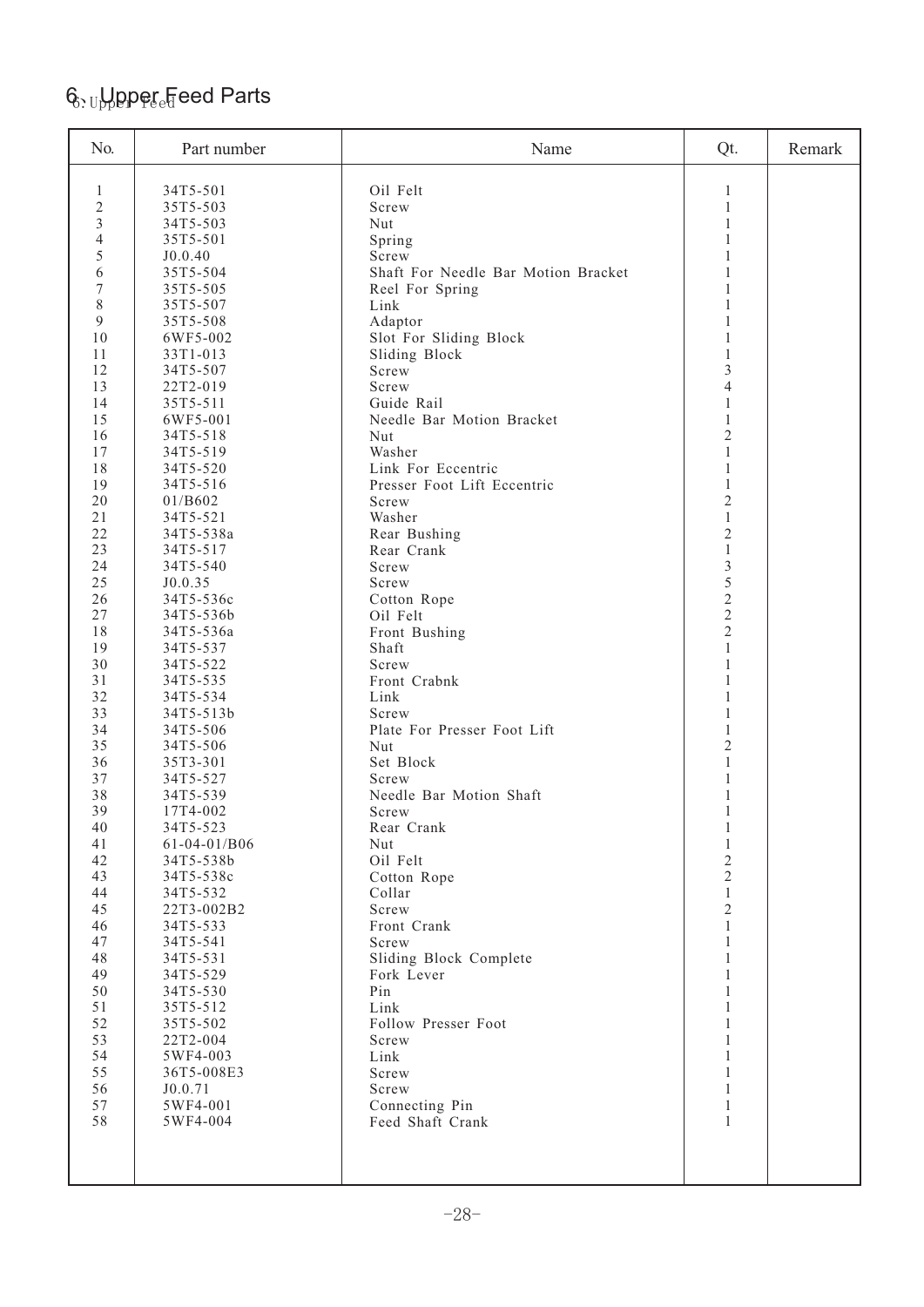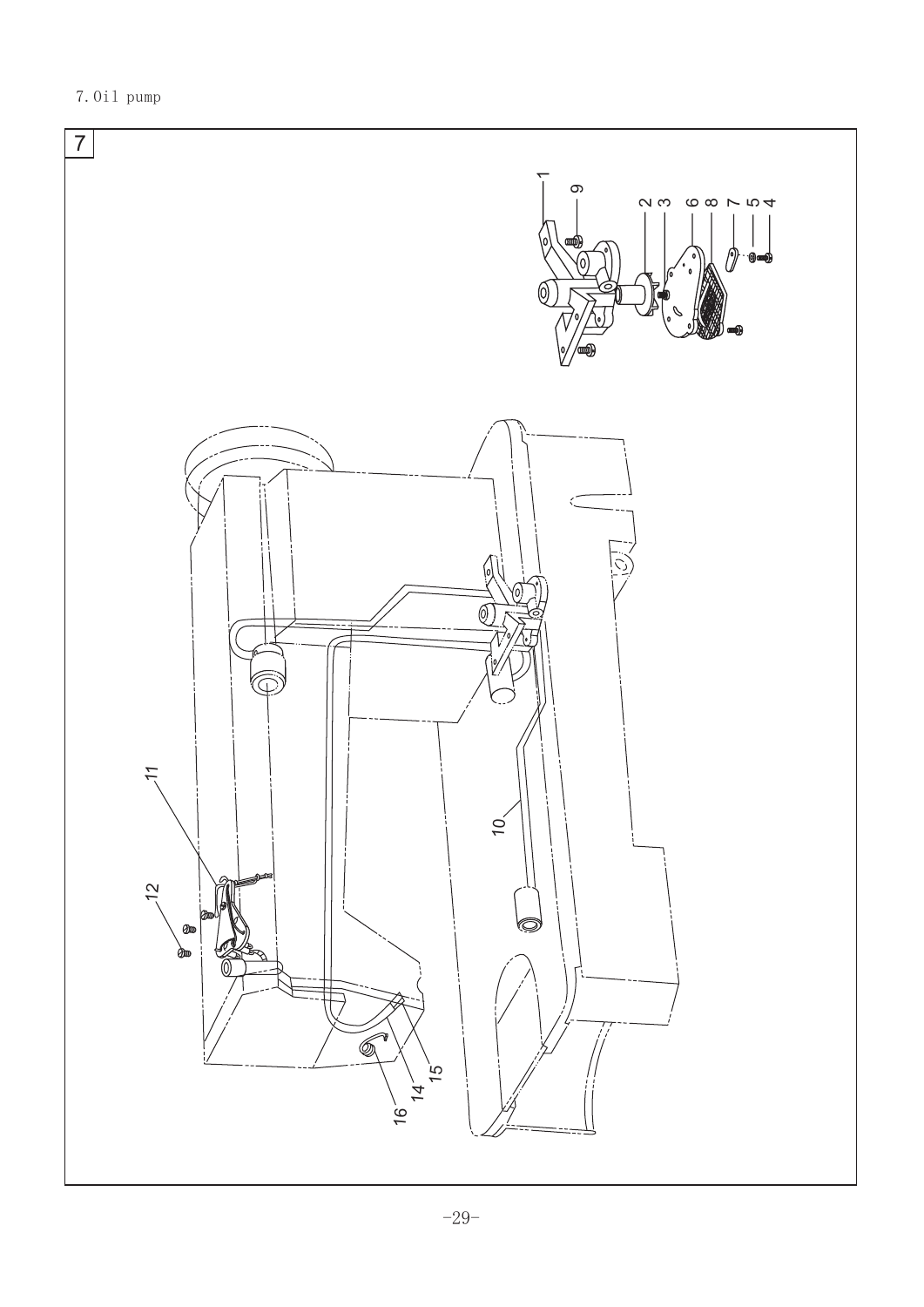# $7<sub>7</sub>$   $_0$ Qil<sub>p</sub>p<sub>ump</sub> mp

| No.              | Part number  | Name                         | Qt.            | Remark |
|------------------|--------------|------------------------------|----------------|--------|
| $\mathbf{1}$     | 22T8-001     | Oil Pump                     | $\mathbf{1}$   |        |
| $\sqrt{2}$       | 22T8-002     | Screw                        | $\mathbf{1}$   |        |
| $\mathfrak{Z}$   | 22T8-003     | Screw                        | $\mathbf{1}$   |        |
| $\overline{4}$   | 22T8-004     | ${\tt Screw}$                | $\mathfrak{Z}$ |        |
| $\sqrt{5}$       |              | Washer                       | $\,1$          |        |
| $\sqrt{6}$       | 22T8-006     | Cover For Oil Pump           | $\mathbf{1}$   |        |
| $\tau$           | $22T8 - 007$ | Adjusting Plate For Oil Pump | $\mathbf{1}$   |        |
| $\,8\,$          | 22T8-008A    | Filter Complete              | $\mathbf{1}$   |        |
| $\boldsymbol{9}$ | 22T8-009     | Screw                        | $\mathbf{1}$   |        |
| $1\,0$           | 22T8-010B    | Oil Pipe                     | $\mathbf{1}$   |        |
| $11\,$           | 22T8-11C     | Oil Wick Set Plate Complete  | $\mathbf{1}$   |        |
| $12\,$           | 22T8-012     | ${\tt Screw}$                | $\sqrt{2}$     |        |
| 13               | 22T8-013D    | Oil Pipe                     | $\mathbf{1}$   |        |
| 14               | 22T8-014     | Oil Return Pipe              | $\mathbf{1}$   |        |
| 15               | 22T8-015     | Oil Felt                     | $\mathbf{1}$   |        |
| $16\,$           | 22T8-016     | Pipe Clamp                   | $\mathbf{1}$   |        |
|                  |              |                              |                |        |
|                  |              |                              |                |        |
|                  |              |                              |                |        |
|                  |              |                              |                |        |
|                  |              |                              |                |        |
|                  |              |                              |                |        |
|                  |              |                              |                |        |
|                  |              |                              |                |        |
|                  |              |                              |                |        |
|                  |              |                              |                |        |
|                  |              |                              |                |        |
|                  |              |                              |                |        |
|                  |              |                              |                |        |
|                  |              |                              |                |        |
|                  |              |                              |                |        |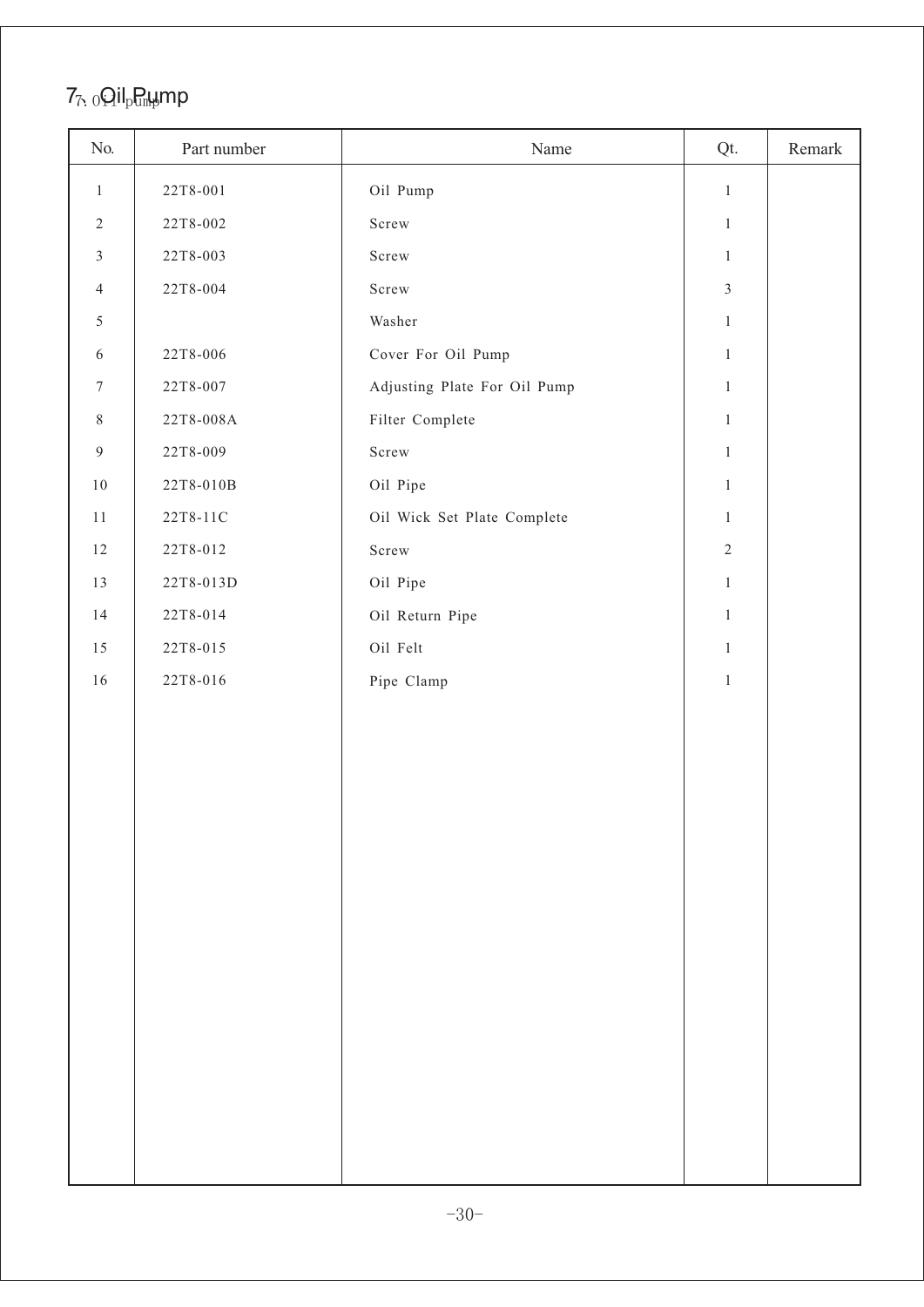#### 8.Oil reservoir and accessories



-31-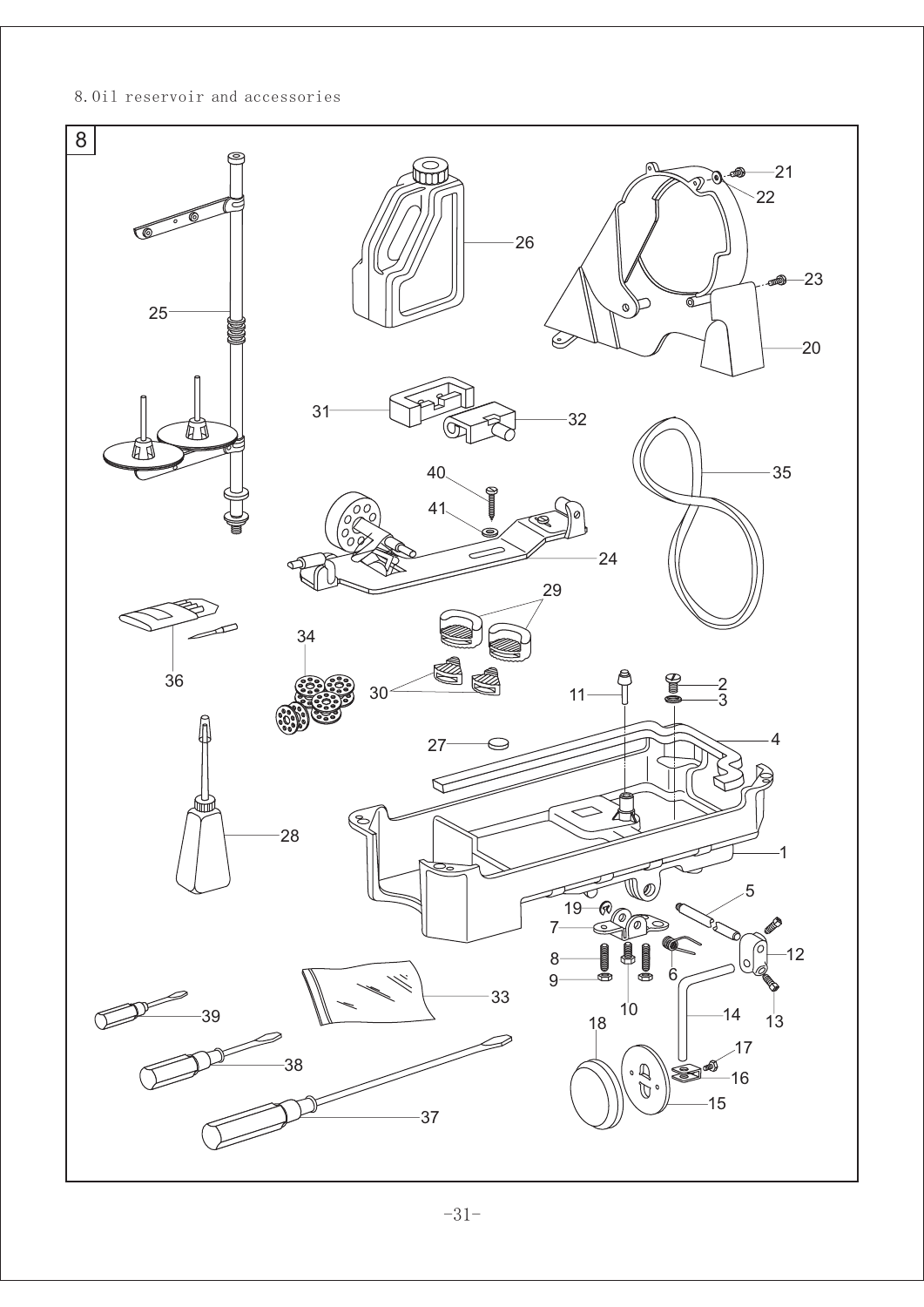### $\mathscr{\widetilde{B}}$ .  $0$  Oil Reservoir And Accessories  $\mathrm{i}\, \mathrm{e}\, \mathrm{s}$

| No. | Part number | Name                     | Qt.            | Remark |
|-----|-------------|--------------------------|----------------|--------|
| 1   | 4WF5-001    | Oil Reservoir            | 1              |        |
| 2   | 22T9-001A2  | Screw                    | $\sqrt{2}$     |        |
| 3   | 22T9-001A3  | Washer                   | $\mathbf{2}$   |        |
| 4   | 2KT9-008    | Gasket                   | $\mathbf{1}$   |        |
| 5   | 22T9-001A6  | Hinge Pin                | 1              |        |
| 6   | 22T9-001A7  | Spring                   | 1              |        |
| 7   | 22T9-001A8  | Knee Lifter Stop Bracket | 1              |        |
| 8   | 22T9-001A9  | Screw                    | $\sqrt{2}$     |        |
| 9   | 22T9-001A10 | Nut                      | $\mathbf{2}$   |        |
| 10  | 22T3-007C2  | Screw                    | 1              |        |
| 11  | 22T9-003B1  | Knee Lifter Prop Bar     | 1              |        |
| 12  | 22T9-003B3  | Connector                | $\mathbf{1}$   |        |
| 13  | 22T9-003B4  | Screw                    | $\mathbf{2}$   |        |
| 14  | 22T9-003B2  | Bent Rod                 | $\mathbf{1}$   |        |
| 15  | 22T9-003B5  | <b>Bell</b>              | 1              |        |
| 16  | 22T9-003B6  | Bell Bracket             | 1              |        |
| 17  | 22T9-003B7  | Screw                    | 1              |        |
| 18  | 22T9-003B8  | Pat                      | 1              |        |
| 19  |             | Split Stop Ring          | 1              |        |
| 20  | 33TF-021    | Belt Guard Complete      | 1              |        |
| 21  |             | Screw                    | 2              |        |
| 22  |             | Washer                   | $\sqrt{2}$     |        |
| 23  |             | Screw                    | $\overline{2}$ |        |
| 24  | S14420020   | Thread Winder Complete   | 1              |        |
| 25  | $GJX-2$     | Spool Stand Complete     | 1              |        |
| 26  | 22T9-017    | Oil Tank                 | 1              |        |
| 27  | 22T9-013    | Magnet                   | 1              |        |
| 28  | 22T9-012    | Oil Pot                  | 1              |        |
| 29  | 22T9-009    | <b>CUSHION</b>           | $\sqrt{2}$     |        |
| 30  | 22T9-010    | <b>CUSHION</b>           | $\sqrt{2}$     |        |
| 31  | 33T1-002    | Hinge                    | $\sqrt{2}$     |        |
| 32  | 22T9-007F2  | Rubber Coat              | $2\,$          |        |
| 33  |             | Parts Bag                | $\mathbf{1}$   |        |
| 34  | 33T1-027    | Bobbin                   | 5              |        |
| 35  |             | V-type Belt              | 1              |        |
| 36  |             | Needle                   | 1 Pack         |        |
| 37  | 33TF-013    | Screwdriver (big)        | 1              |        |
| 38  | 33TF-014    | Screwdriver              | $\mathbf{1}$   |        |
| .39 | 33TF-015    | Screwdriver (small)      | 1              |        |
| 40  |             | Wood Screw               | $\overline{4}$ |        |
|     |             |                          |                |        |
| 41  |             | Washer                   | $2\,$          |        |